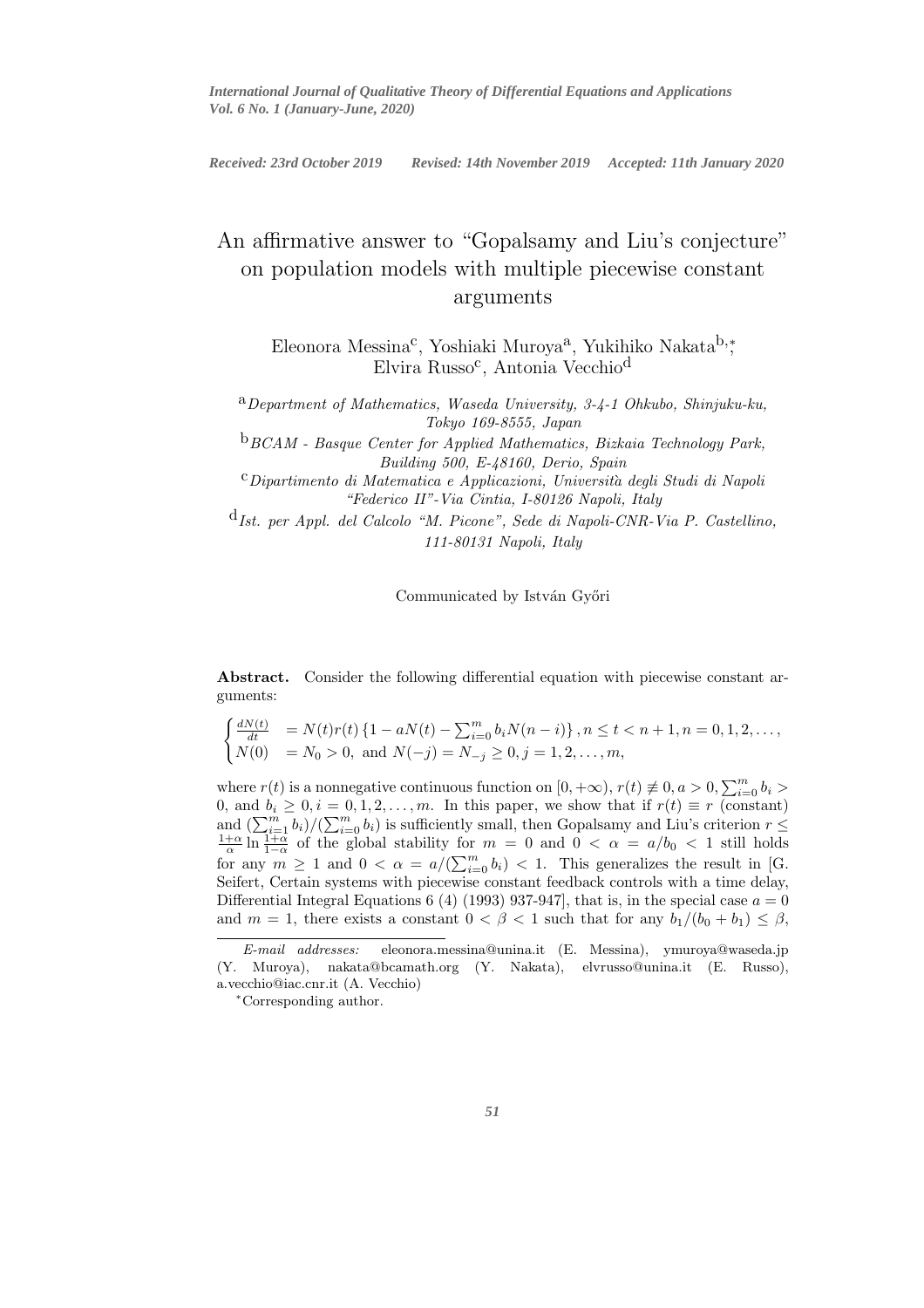the positive equilibrium  $N^* = 1/(b_0 + b_1)$  of the above equation is global attractor if  $r < 2$  to  $0 < \alpha = a/(\sum_{i=0}^{m} b_i) < 1$  and  $m \ge 1$ .

### *AMS Subject Classifications:* 34K20, 92D25

*Keywords:* Contractivity; Global stability; Logistic equation with piecewise constant delays; Gopalsamy and Liu's conjecture.

### 1. Introduction

Consider the following delay differential equation with piecewise constant delays for  $m \geq 0$ :

$$
\begin{cases}\n\frac{dN(t)}{dt} = N(t)r(t) \{1 - aN(t) - \sum_{i=0}^{m} b_i N(n-i)\}, & n \le t < n+1, n = 0, 1, 2, \dots, \\
N(0) = N_0 > 0, & \text{and } N(-j) = N_{-j} \ge 0, j = 1, 2, \dots, m, \text{ if } m \ge 1,\n\end{cases}
$$
\n(1.1)

where  $r(t)$  is a nonnegative continuous function on  $[0, +\infty)$ ,  $r(t) \neq 0$ ,  $\sum_{i=0}^{m} b_i > 0$ ,  $b_i \geq$  $0, i = 0, 1, 2, \ldots, m.$ 

This population model has been studied in many literature (see for example, [1- 14] and references therein). Concerning conditions for the positive equilibrium  $N^*$ of Eq.(1.1) with  $a = 0$ , to be globally asymptotically stable, Gopalsamy, Kulenovic and Ladas [1] have obtained  $r < \frac{\ln 2}{m+1}$  for  $r(t) \equiv r$  (constant), and So and Yu [10] improved this condition to  $\int_0^\infty r(t)dt = +\infty$  and  $\sup_{n\geq 0} \int_{n-m}^{n+1} r(t)dt \leq 3/2$ .

For the case  $m = 0$ ,  $r(t) \equiv r$  (constant) and  $0 < a < b_0$ , Gopalsamy and Liu [2] offered a conjecture of the necessary and sufficient condition of the global asymptotic stability. Muroya and Kato [7] partially solved this conjecture. Recently, Li and Yuan [4] have solved completely this and Li, Muroya and Yuan [3] extended this to the variable case  $r = r(t)$ .

The following result is an affirmative answer to the Gopalsamy and Liu's conjecture for Eq.(1.1) with  $m = 0$ .

**Theorem A.** *(See [4,7]).* For  $0 < \alpha = a/b_0 < 1$ , the positive equilibrium  $N^* = \frac{1}{a+b_0}$ *of Eq.*(1.1) with  $m = 0$  and  $r(t) \equiv r$  (constant), is globally asymptotic stable, if and *only if,*

$$
r \le \hat{\overline{r}}(\alpha),\tag{1.2}
$$

*where*

$$
\hat{\overline{r}}(\alpha) = \frac{1+\alpha}{\alpha} \ln \frac{1+\alpha}{1-\alpha}, \quad \text{for } 0 < \alpha < 1, \text{ and } \hat{\overline{r}}(0) = 2.
$$
 (1.3)

On the other hand, Seifert [9] has studied the local stability, global attractivity and the existence of the 2-periodic solution of the following logistic equation with piecewise constant delays

$$
\frac{dN(t)}{dt} = N(t)r(1 - b_0N(n) - b_1N(n-1)), \quad n \le t < n+1, \ n = 0, 1, 2, \dots, \tag{1.4}
$$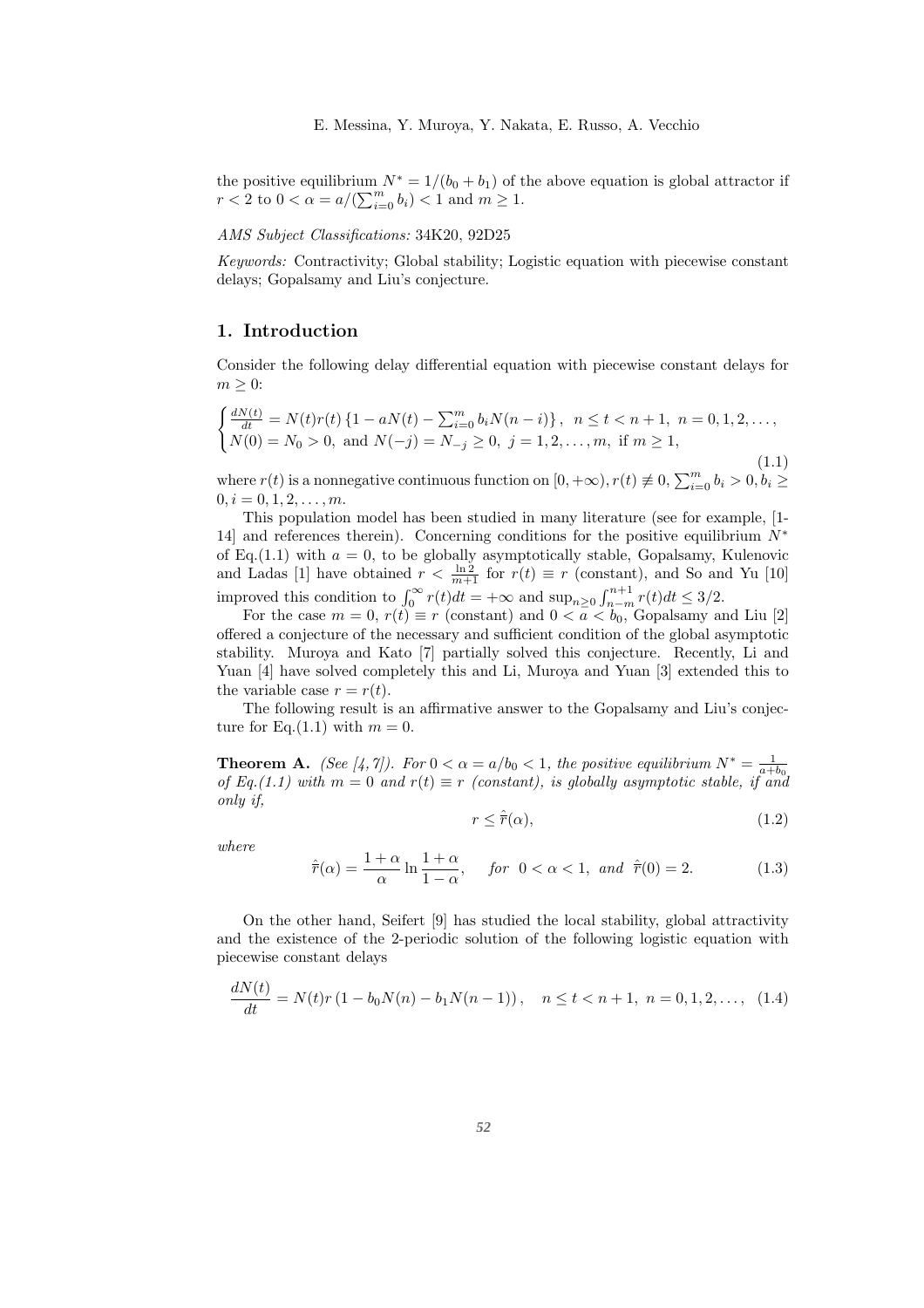Eq.(1.4) is equivalent to Eq.(1.1) for  $a = 0$ ,  $r(t) \equiv r$  (constant) and  $m = 1$ . Seifert [9] has obtained the following theorem.

**Theorem B.** *(See [9, Theorem 3.4]). There exists a constant*  $0 < \beta < 1$  *such that for any*  $b_1/(b_0 + b_1) \leq \beta$ , the positive equilibrium  $N^* = 1/(b_0 + b_1)$  of Eq.(1.4) is *global attractor, if*  $r < 2$ *.* 

We know that for Eq.(1.4) with  $b_1 = 0$ , the necessary and sufficient condition of the global stability is  $r < \hat{r}(0) = 2$  (See also, Matsunaga et al. [5]). Hence, Theorem B suggests us that the condition (1.2) for  $m = 0$  and  $\alpha = 0$  ( $a = 0$ ) still guarantee the global stability of Eq.(1.4) even if there exists the effect of delay,  $b_1$  (at least  $b_1$  is sufficiently small). Motivated this result, Uesugi, Muroya and Ishiwata [11] showed that for any  $\left(\sum_{i=1}^m b_i\right)/\left(\sum_{i=0}^m b_i\right) \leq e/(e+2)$ , the positive equilibrium  $N^* =$  $1/(\sum_{i=0}^{m} b_i)$  of Eq.(1.1) for  $r(t) \equiv r$  (constant) and  $a = 0$ , is globally asymptotically stable, if  $r \leq \hat{r}(0) = 2$ .

However, for the global asymptotic stability of Eq.(1.1) for the case  $m \ge 1$  and  $0 < \alpha = a/(\sum_{i=0}^{m} b_i) < 1$ , only contractive conditions were established (see Muroya [6] and Nakata, Kuroda and Muroya [8]). How to extend the result in Uesugi, Muroya and Ishiwata [11] for  $\alpha = 0$  to  $0 < \alpha < 1$  is still an open problem. Motivated by Theorem B for  $\alpha = 0$  and  $m = 1$ , we have a conjecture that for the case  $m \ge 1$ and  $0 < \alpha < 1$ , there exists a sufficiently small constant  $\beta(\alpha) > 0$  such that for any  $\left(\sum_{i=1}^m b_i\right)/\left(\sum_{i=0}^m b_i\right) \leq \overline{\beta}(\alpha)$ , the positive equilibrium  $N^* = 1/(a + \sum_{i=0}^m b_i)$  of Eq.(1.1) is globally asymptotically stable, if  $r \leq \hat{r}(\alpha)$  for  $0 < \alpha < 1$ .

In this paper, we establish the following affirmative answer to the above conjecture for the case  $m \geq 1$  and  $0 < \alpha < 1$ .

**Theorem 1.1.** *For*  $0 < \alpha = a / (\sum_{i=0}^{m} b_i) < 1$ , *there exists a constant*  $0 < \overline{\beta}(\alpha) < 1$ such that for any  $\left(\sum_{i=1}^m b_i\right) / \left(\sum_{i=0}^m b_i\right) \leq \beta(\alpha)$ , the positive equilibrium  $N^*$  of Eq.(1.1) *for*  $r(t) \equiv r$  *(constant), is globally asymptotically stable, if*  $r \leq \hat{r}(\alpha)$ *.* 

Similarly, we obtain the following result for nonautonomous case Eq.(1.1).

**Theorem 1.2.** *For*  $0 < \alpha = a/(\sum_{i=0}^{m} b_i) < 1$ , *there exists a constant*  $0 < \overline{\beta}(\alpha) < 1$ such that for any  $\left(\sum_{i=1}^m b_i\right) / \left(\sum_{i=0}^m b_i\right) \leq \overline{\beta}(\alpha)$ , the positive equilibrium  $N^*$  of Eq.(1.1) *is globally asymptotically stable, if*  $\limsup_{n\to\infty} r_n > 0$  *and*  $r_n \leq \hat{r}(\alpha)$  *where*  $r_n =$  $\int_{n}^{n+1} r(t) dt$ .

The organization of this paper is as follows. In Section 2, for preparations, we introduce some basic results. In Section 3, we offer two more results (Lemmas 3.2 and 3.4) from results in Li and Yuan  $[4]$  and Muroya and Kato  $[7]$  for Eq.(1.1) with  $m = 0$ . Applying these results for  $m \ge 1$  in Section 4, we prove Theorems 1.1 and 1.2. Finally, in Section 5, numerical simulations are presented. These may be some supports for the existence of  $\overline{\beta}(\alpha)$  in Theorem 1.1.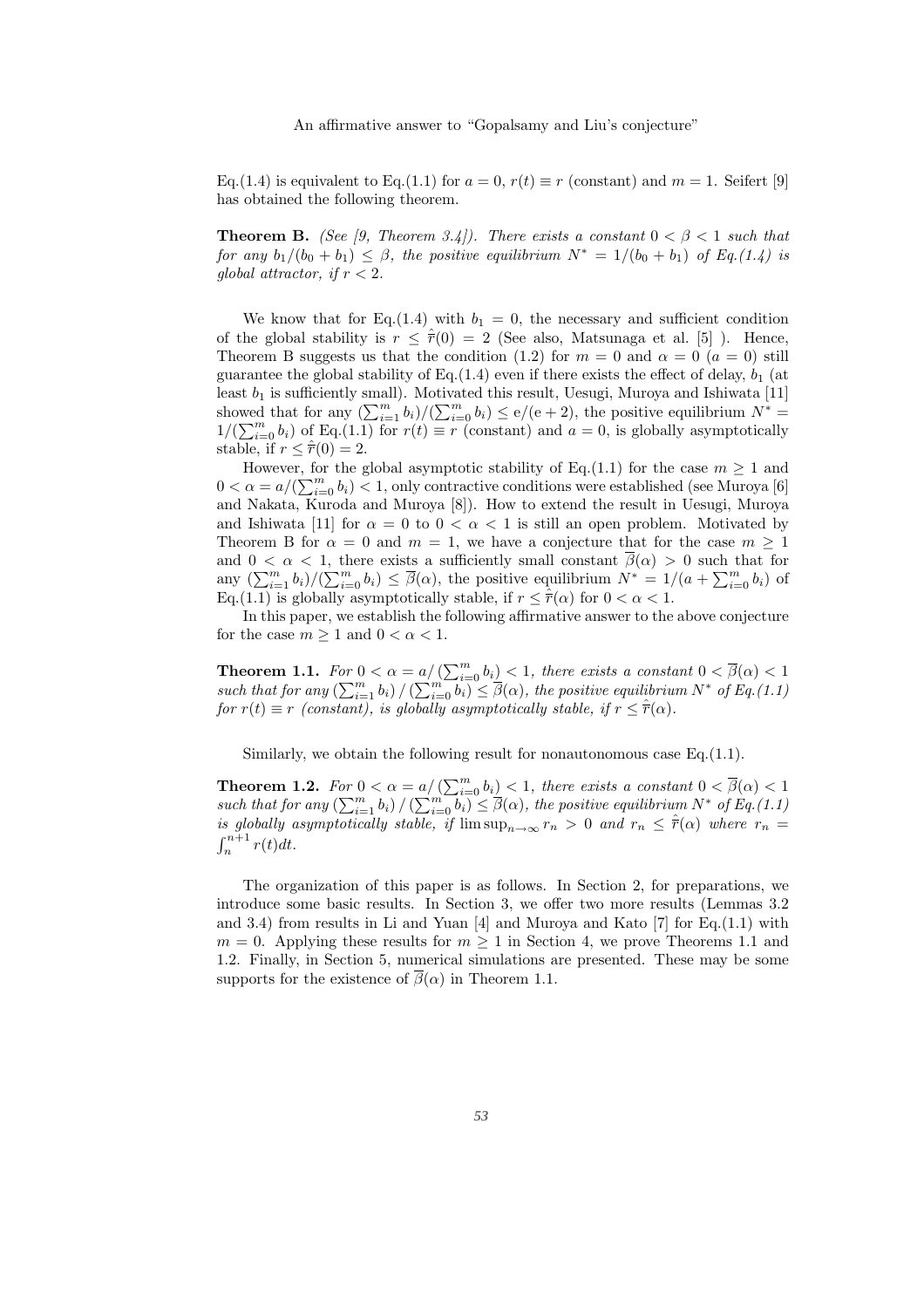4 E. Messina, Y. Muroya, Y. Nakata, E. Russo, A. Vecchio

## 2. Preliminaries

In this section, we prepare some known results and important lemmas which are related to Section 3.

At first, by Gopalsamy and Liu  $[2]$ , we see that for Eq. $(1.1)$ ,

$$
N(t) = N(n) \exp\left\{ \int_n^t r(s) \left( 1 - aN(s) - \sum_{i=0}^m b_i N(n-i) \right) ds \right\}, \quad n \le t < n+1,
$$

 $n = 0, 1, 2, \ldots$ , and so  $N(t) > 0$  for all  $t > 0$ . An easy computation yields that for  $t \in [n, n + 1),$ 

$$
\frac{d}{dt} \left[ \frac{1}{N(t)} \exp \left( \int_n^t r(s) ds \left( 1 - \sum_{i=0}^m b_i N(n-i) \right) \right) \right]
$$
  
= ar(t) exp  $\left( \int_n^t r(s) ds \left( 1 - \sum_{i=0}^m b_i N(n-i) \right) \right)$ .

Put

$$
r_n = \int_n^{n+1} r(t)dt
$$
,  $t_n = 1 - \sum_{i=0}^m b_i N(n-i)$  and  $N^* = \frac{1}{a + \sum_{i=0}^m b_i}$ .

We introduce the following results in Muroya [6]. In particular, the discretized equations Eqs.(2.1) and (2.2) are important throughout this paper.

Lemma 2.1. *(See [6, Lemma 3.1]). If*

$$
1 + aN(n)\frac{\exp\{r_n^t t_n\} - 1}{t_n} > 0, \quad \text{for } t_n \neq 0,
$$

*and*

$$
1 + aN(n)r_n^t > 0, \quad for \ t_n = 0,
$$

*then we have for*  $n \le t < n+1$ *,* 

$$
N(t) = \begin{cases} \frac{N(n) \exp\{r_n^t t_n\}}{1 + aN(n) \frac{\exp\{r_n^t t_n\} - 1}{t_n}}, & \text{for } t_n \neq 0, \\ \frac{N(n)}{1 + aN(n)r_n^t}, & \text{for } t_n = 0, \end{cases}
$$

*and*

$$
N(t) - N^*
$$
\n
$$
= \begin{cases}\n\frac{1 - b_0 N(n) \frac{\exp\{r_n^t t_n\} - 1}{t_n}}{1 + aN(n) \frac{\exp\{r_n^t t_n\} - 1}{t_n}} (N(n) - N^*) - \sum_{i=1}^m \frac{b_i N(n) \frac{\exp\{r_n^t t_n\} - 1}{t_n}}{1 + aN(n) \frac{\exp\{r_n^t t_n\} - 1}{t_n}} (N(n - i) - N^*),\\n \frac{1 - b_0 N(n) r_n^t}{1 + aN(n) r_n^t} (N(n) - N^*) - \sum_{i=1}^m \frac{b_i N(n) r_n^t}{1 + aN(n) r_n^t} (N(n - i) - N^*),\\n \text{for } t_n \neq 0,\\n \text{for } t_n = 0,\n\end{cases}
$$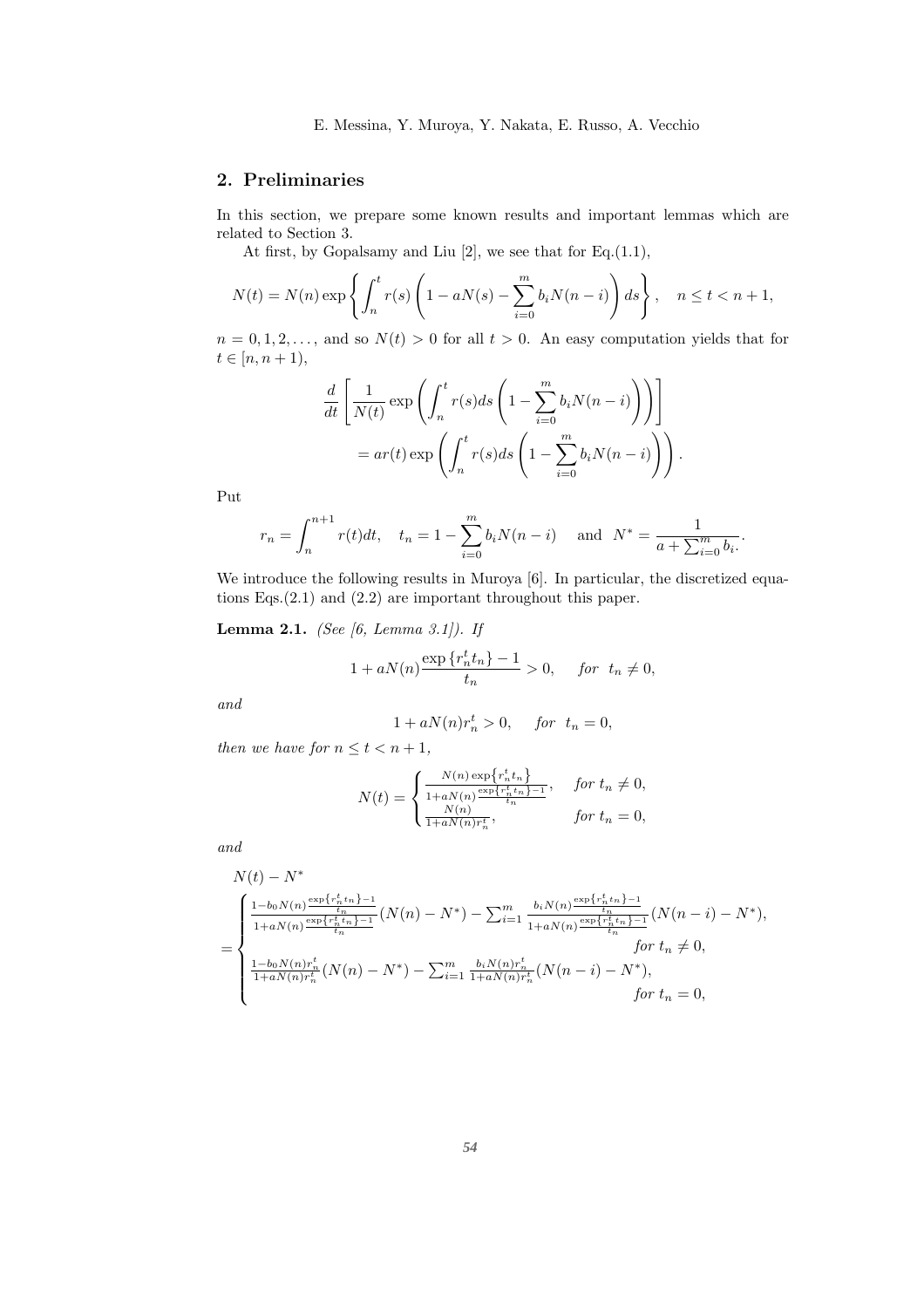where  $r_n^t = \int_n^t r(s)ds$ . *In particular,*

$$
N(n+1) = \begin{cases} \frac{N(n) \exp\{r_n t_n\}}{1 + aN(n) \frac{\exp\{r_n t_n\} - 1}{t_n}}, & \text{for } t_n \neq 0, \\ \frac{N(n)}{1 + aN(n)r_n}, & \text{for } t_n = 0, \end{cases}
$$
(2.1)

*and*

$$
N(n+1) - N^*
$$
\n
$$
= \begin{cases}\n\frac{1 - b_0 N(n) \frac{\exp\{r_n t_n\} - 1}{t_n}}{1 + aN(n) \frac{\exp\{r_n t_n\} - 1}{t_n}} (N(n) - N^*) - \sum_{i=1}^m \frac{b_i N(n) \frac{\exp\{r_n t_n\} - 1}{t_n}}{1 + aN(n) \frac{\exp\{r_n t_n\} - 1}{t_n}} (N(n-i) - N^*), & \text{for } t_n \neq 0, \\
\frac{1 - b_0 N(n) r_n}{1 + aN(n) r_n} (N(n) - N^*) - \sum_{i=1}^m \frac{b_i N(n) r_n}{1 + aN(n) r_n} (N(n-i) - N^*), & \text{for } t_n = 0.\n\end{cases}
$$
\n(2.2)

For the case  $a \ge \sum_{i=0}^{m} b_i > 0$ , we easily get the following global stability result.

**Theorem 2.1.** *(See [6, Theorem 3.1]). If*  $0 < r_n < +\infty$  *and* 

$$
a \ge \sum_{i=0}^{m} b_i > 0,
$$

*then solutions of Eq.(1.1) have the contractivity, that is,*

$$
|N(n+1) - N^*| \le \max_{0 \le i \le m} |N(n-i) - N^*|.
$$

*Moreover, if*

*then*

$$
\lim_{n \to \infty} N(n) = N^*,
$$

 $\limsup_{n\to\infty}r_n>0,$ 

and hence, the positive equilibrium  $N^* = 1/(a + \sum_{i=0}^m b_i)$  of Eq.(1.1) is globally asymp*totically stable.*

Hereafter in this section, we are interested in the case  $0 < a < \sum_{i=0}^{m} b_i$ . Note that if  $r_n = 0$ , then  $N(n + 1) = N(n)$ . Hence, for simplicity, we assume  $r_n > 0$  and put

$$
\begin{cases}\nf(t;r) &= \begin{cases}\n(1-t)\frac{e^{rt}-1}{t}, & t \neq 0, \\
r, & t = 0,\n\end{cases} \\
\tilde{f}(t;r) &= \begin{cases}\n\frac{e^{rt}-1}{t}, & t \neq 0, \\
r, & t = 0.\n\end{cases}\n\end{cases}
$$
\n(2.3)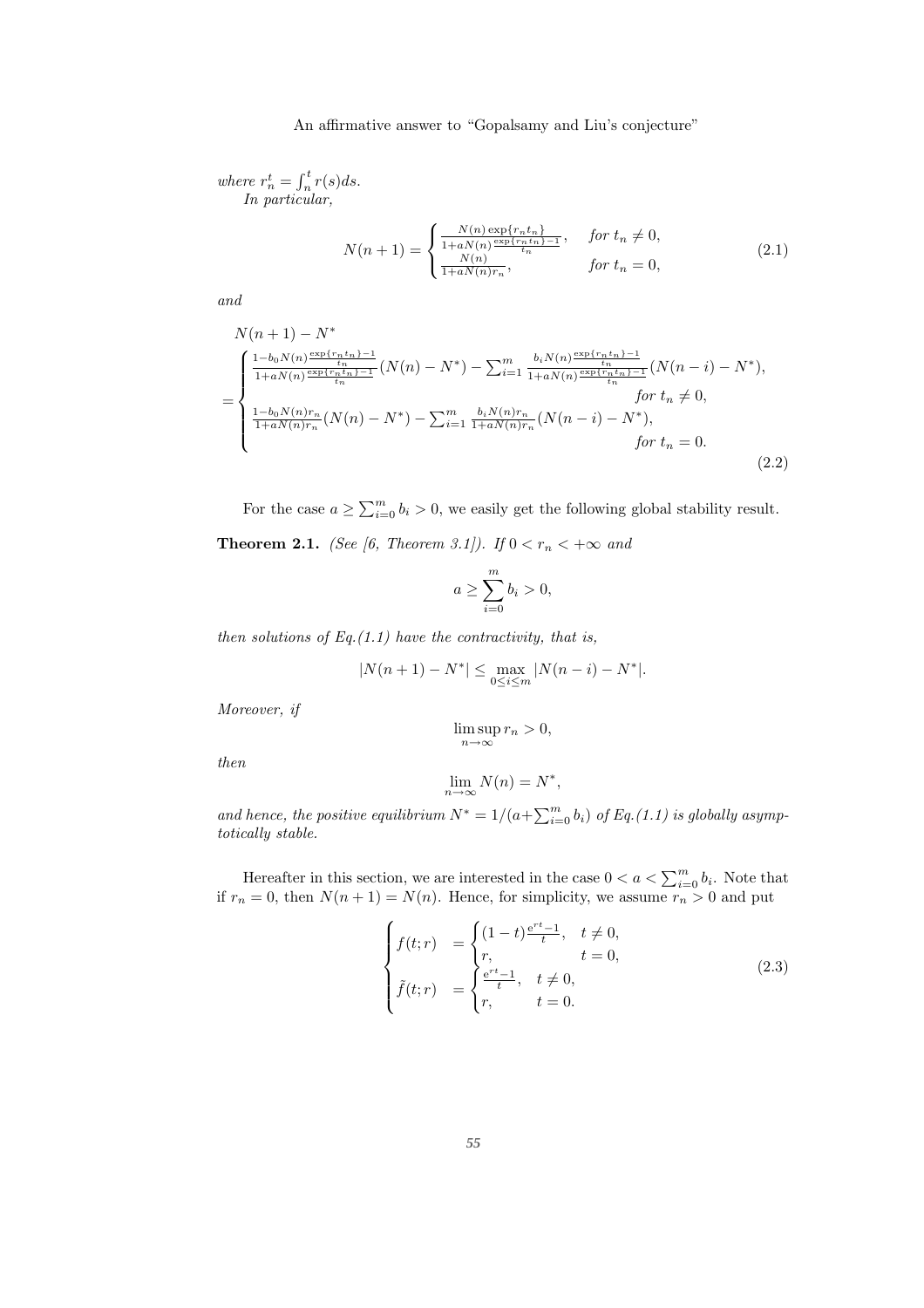Note that  $f(t; r_1) \leq f(t; r_2)$  and  $\tilde{f}(t; r_1) \leq \tilde{f}(t; r_2)$  for any  $0 < r_1 \leq r_2$  and  $t < 1$  (see the proofs of Muroya [6, Lemma 2.3] ). Moreover we set

$$
\begin{cases}\nx(n) &= \left(\sum_{i=0}^m b_i\right) N(n), \\
x^* &= \left(\sum_{i=0}^m b_i\right) N^* = \frac{1}{1+\alpha}, \\
\alpha &= \frac{a}{\sum_{i=0}^m b_i} > 0, \\
a_i &= \frac{b_i}{\sum_{i=0}^m b_i} \ge 0, \text{ for } 0 \le i \le m,\n\end{cases}
$$

then for  $t_n = 1 - \sum_{i=0}^{m} b_i N(n-i) = 1 - \sum_{i=0}^{m} a_i x(n-i)$ , Eqs.(2.1) and (2.2) become respectively

$$
x(n+1) = \frac{x(n) \exp \{r_n t_n\}}{1 + \alpha x(n) \tilde{f}(t_n; r_n)},
$$
\n(2.4)

and

$$
x(n+1) - x^* = \frac{1 - a_0 x(n) \tilde{f}(t_n; r_n)}{1 + \alpha x(n) \tilde{f}(t_n; r_n)} (x(n) - x^*) - \sum_{i=1}^m \frac{a_i x(n) \tilde{f}(t_n; r_n)}{1 + \alpha x(n) \tilde{f}(t_n; r_n)} (x(n-i) - x^*).
$$
\n(2.5)

We introduce the following relation between  $f(t; r)$  and  $\hat{r}(\alpha)$ .

**Lemma 2.2.** *(See [7, Lemma 2.4]).*  $\hat{\vec{r}}(\alpha)$  *is a strictly monotone increasing continuous function of*  $\alpha$  *on the interval* (−1, 1)*, and for*  $0 < \alpha < 1$ *, it holds that* 

$$
\begin{cases}\nf(t^*; \hat{\overline{r}}(\alpha)) = f(t^{**}; \hat{\overline{r}}(\alpha)) = \frac{2}{1-\alpha}, \\
f(t; \hat{\overline{r}}(\alpha)) > \frac{2}{1-\alpha}, \\
f(t; \hat{\overline{r}}(\alpha)) < \frac{2}{1-\alpha}, \\
\text{otherwise,} \n\end{cases}\n\quad \text{for } (t - t^*)(t - t^{**}) < 0,
$$
\n
$$
(2.6)
$$

*and*

$$
\begin{cases}\nf'(t^*; \hat{\overline{r}}(\alpha)) &= \frac{(1+\alpha)^2 \left(\frac{1}{\alpha} \ln \frac{1+\alpha}{1-\alpha}\right)}{(1-\alpha)\alpha} > 0, \\
f''(t^*; \hat{\overline{r}}(\alpha)) &= \frac{(1+\alpha)^3 \left(\frac{1}{\alpha} \ln \frac{1+\alpha}{1-\alpha} - 2\right) \left(\ln \frac{1+\alpha}{1-\alpha} - 2\right)}{(1-\alpha)\alpha^2}, \\
f'(t^{**}; \hat{\overline{r}}(\alpha)) &= \frac{(1+\alpha)^2}{2\alpha(1-\alpha)} \left(\frac{1+\alpha}{\alpha} \ln \frac{1+\alpha}{1-\alpha} - \frac{2}{1-\alpha}\right) < 0,\n\end{cases}
$$
\n(2.7)

*where*

$$
t^* = 1 - x^* = \frac{\alpha}{1 + \alpha}
$$
, and  $t^{**} = 2t^* = \frac{2\alpha}{1 + \alpha}$ . (2.8)

*Further, for any*  $r \leq \hat{\overline{r}}(\alpha)$  *and*  $0 < \alpha < 1$ *,* 

$$
1 + \alpha f(t; r) > 0 \quad \text{for any } t < 1.
$$

Note that  $0 < \hat{r}(\alpha) < +\infty$  and,  $0 < t^* < t^{**} < 1$  for  $0 < \alpha < 1$ . Figure 1 illustrates the function  $\hat{r}(\alpha)$ . Also, we draw the graphs of  $f(t; \hat{r}(\alpha))$  for  $\alpha = 0, 0.2, 0.5$ and 0.8 in Section 5.

The following relation is also used in Section 3.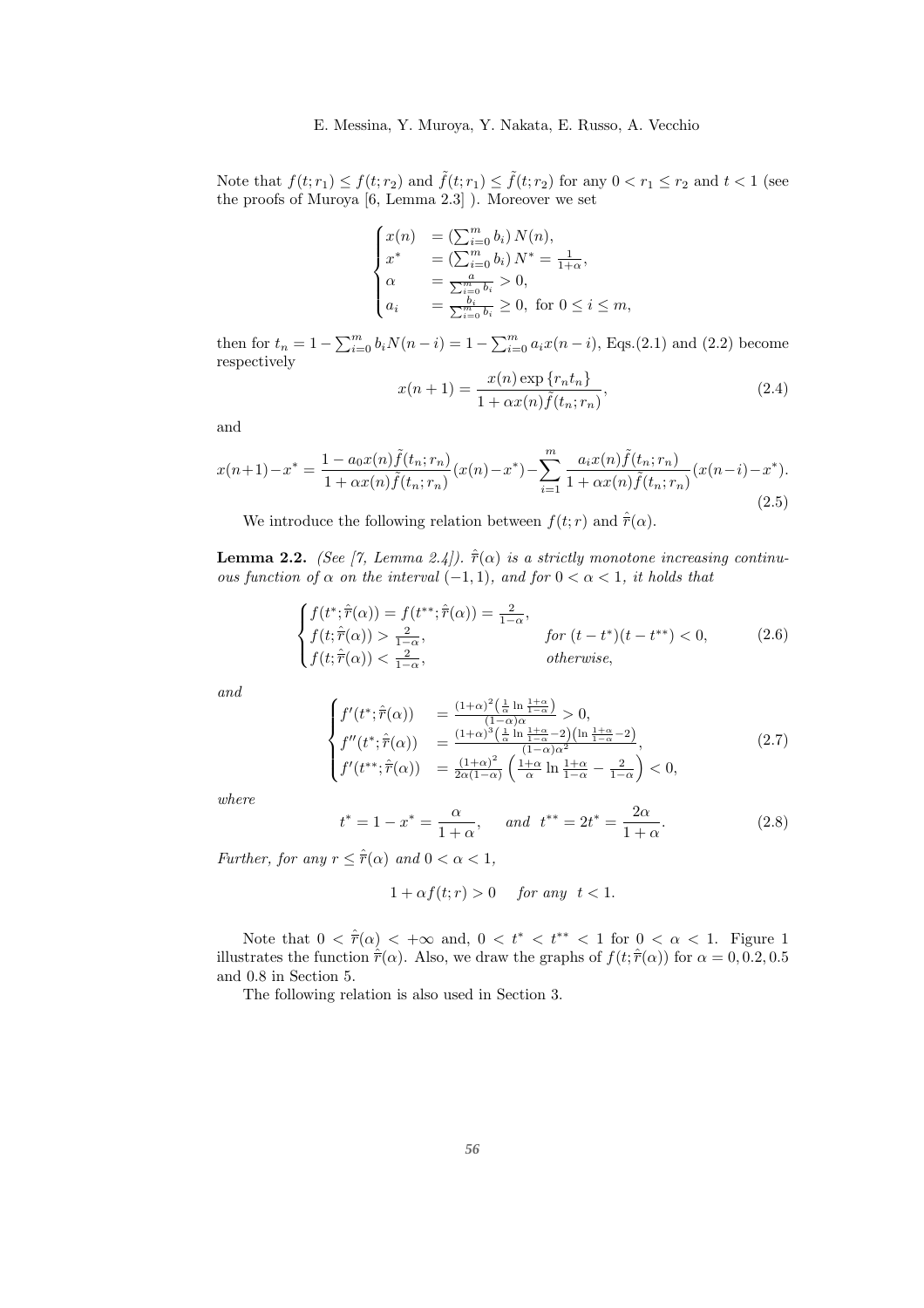

Figure 1: Graph of the function  $\hat{\vec{r}}(\alpha)$ 

**Lemma 2.3.** *For*  $r > 0$ *, it holds that* 

$$
f''(t;r) < rf'(t;r) \quad \text{for } t > 0. \tag{2.9}
$$

*Proof.* From (2.3), we have that for  $r > 0$  and  $t > 0$ 

$$
\begin{cases}\ntf(t;r) & = t - 1 + (1 - t)e^{rt}, \\
tf'(t;r) + f(t;r) & = 1 + \{-1 + (1 - t)r\}e^{rt}, \\
tf''(t;r) + 2f'(t;r) & = \{-2r + (1 - t)r^2\}e^{rt}.\n\end{cases}
$$

It follows that

$$
\begin{cases}\nt^2 f'(t; r) &= -\{t - 1 + (1 - t)e^{rt}\} + t[1 + \{-1 + (1 - t)r\}e^{rt}] \\
&= 1 - (1 - rt + rt^2)e^{rt}, \\
t^3 f''(t; r) &= -2\{1 - (1 - rt + rt^2)e^{rt}\} + t^2\{-2r + (1 - t)r^2\}e^{rt} \\
&= -2 + (2 - 2rt + r^2t^2 - r^2t^3)e^{rt},\n\end{cases}
$$

from which, we obtain that

$$
t3 f''(t; r) = -(2 + rt) + (2 - rt)ert + rt3 f'(t; r)
$$
  
< t<sup>3</sup> f'(t; r) for t > 0.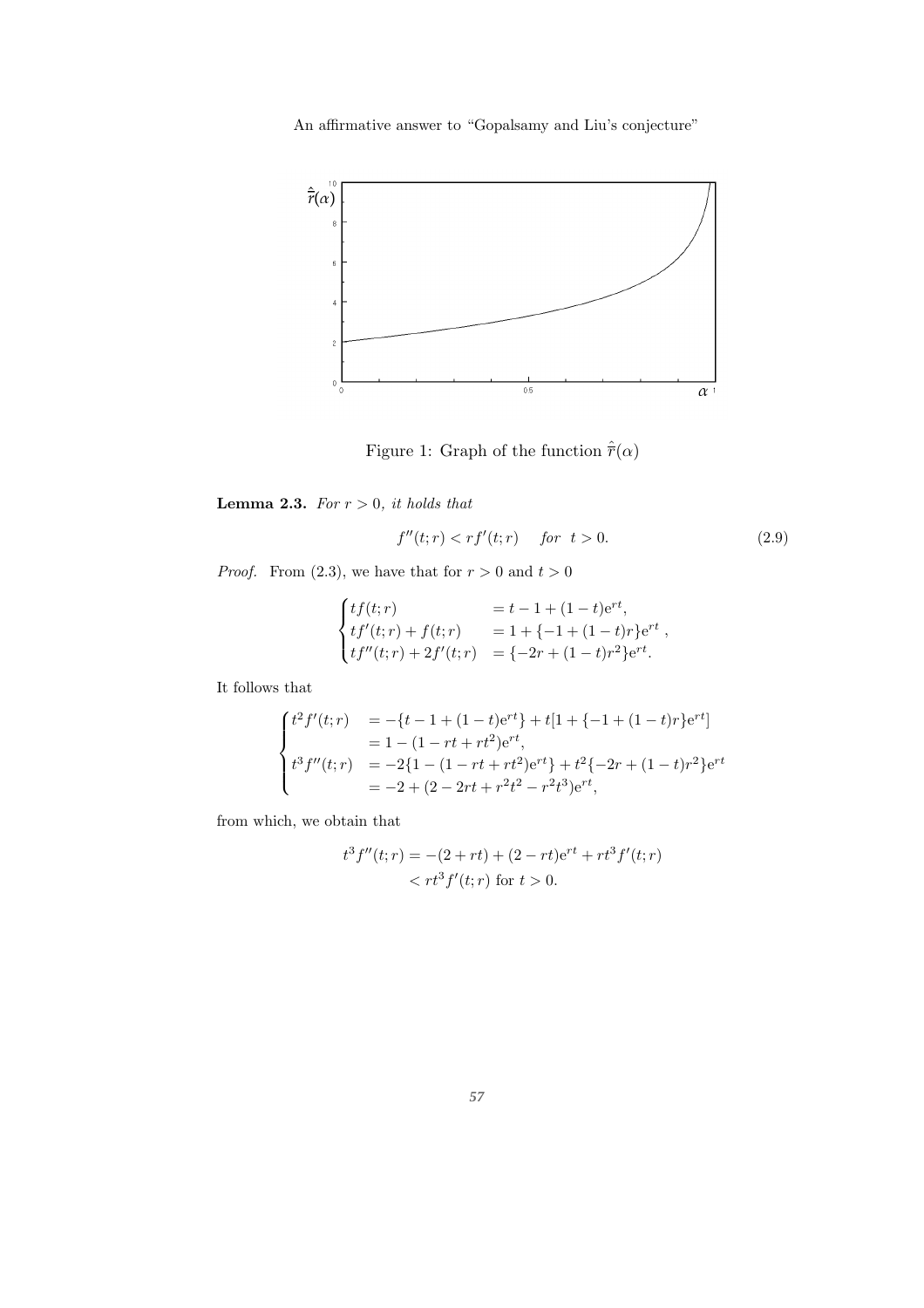#### 8 E. Messina, Y. Muroya, Y. Nakata, E. Russo, A. Vecchio

In the above discussion, we use the following inequality

$$
-(2+y) + (2-y)ey = -(2+y) + (2-y)\sum_{k=0}^{+\infty} \frac{y^k}{k!}
$$
  
= -(2+y) + (2-y) + (2-y)y + (2-y)\frac{y^2}{2!} + (2-y)\sum\_{k=3}^{+\infty} \frac{y^k}{k!}  
= -\frac{y^3}{2!} + \frac{(2-y)y^3}{3!} + \frac{(2-y)y^4}{4!} + \frac{(2-y)y^5}{5!} + ...  
= \left(\frac{2}{3!} - \frac{1}{2!}\right)y^3 + \left(\frac{2}{4!} - \frac{1}{3!}\right)y^4 + \left(\frac{2}{5!} - \frac{1}{4!}\right)y^5 + ...  
< 0 \text{ for } y > 0.

Hence,  $Eq.(2.9)$  holds and the proof is complete.

$$
\Box
$$

# 3. More results for  $m = 0$

In this section, we offer two more results (Lemmas 3.2 and 3.4) from the known results in Li and Yuan [4] and Muroya and Kato [7] for the case  $m = 0$ . For simplicity, we consider the special case  $r_n = \hat{r}(\alpha)$ ,  $n = 0, 1, 2, \ldots$ , for Eqs.(2.1) and (2.2). Eqs.(2.1) and (2.2) become

$$
x(n+1) = \frac{x(n) \exp\left\{\hat{r}(\alpha)t_n\right\}}{1 + \alpha f(t_n; \hat{r}(\alpha))},
$$
\n(3.1)

and

$$
x(n+1) - x^* = \frac{1 - f(t_n; \hat{\overline{r}}(\alpha))}{1 + \alpha f(t_n; \hat{\overline{r}}(\alpha))} (x(n) - x^*),
$$
\n(3.2)

where  $t_n = 1 - x(n)$ , respectively. We put

$$
\begin{cases} f(t) = f(t; \hat{\overline{r}}(\alpha)), \\ G(t) = F(t)(t - t^*) + t^* \text{ and } F(t) = \frac{1 - f(t)}{1 + \alpha f(t)}. \end{cases}
$$
 (3.3)

Then, Eq.(2.6) implies

$$
\begin{cases} f(t^*) = f(t^{**}) = \frac{2}{1-\alpha}, \\ f(t) > \frac{2}{1-\alpha}, \\ f(t) < \frac{2}{1-\alpha}, \end{cases}
$$
 for  $0 < t^* < t < t^{**} < 1$ ,  
otherwise.

Thus,

$$
\begin{cases}\nF(t^*) = F(t^{**}) = -1, \text{ and } F(t) < -1 \\
G(t^*) = t^*, G(t^{**}) = 0, \text{ and } G(t) < t^* \quad \text{for } 0 < t^* < t < t^{**},\n\end{cases}\n\tag{3.4}
$$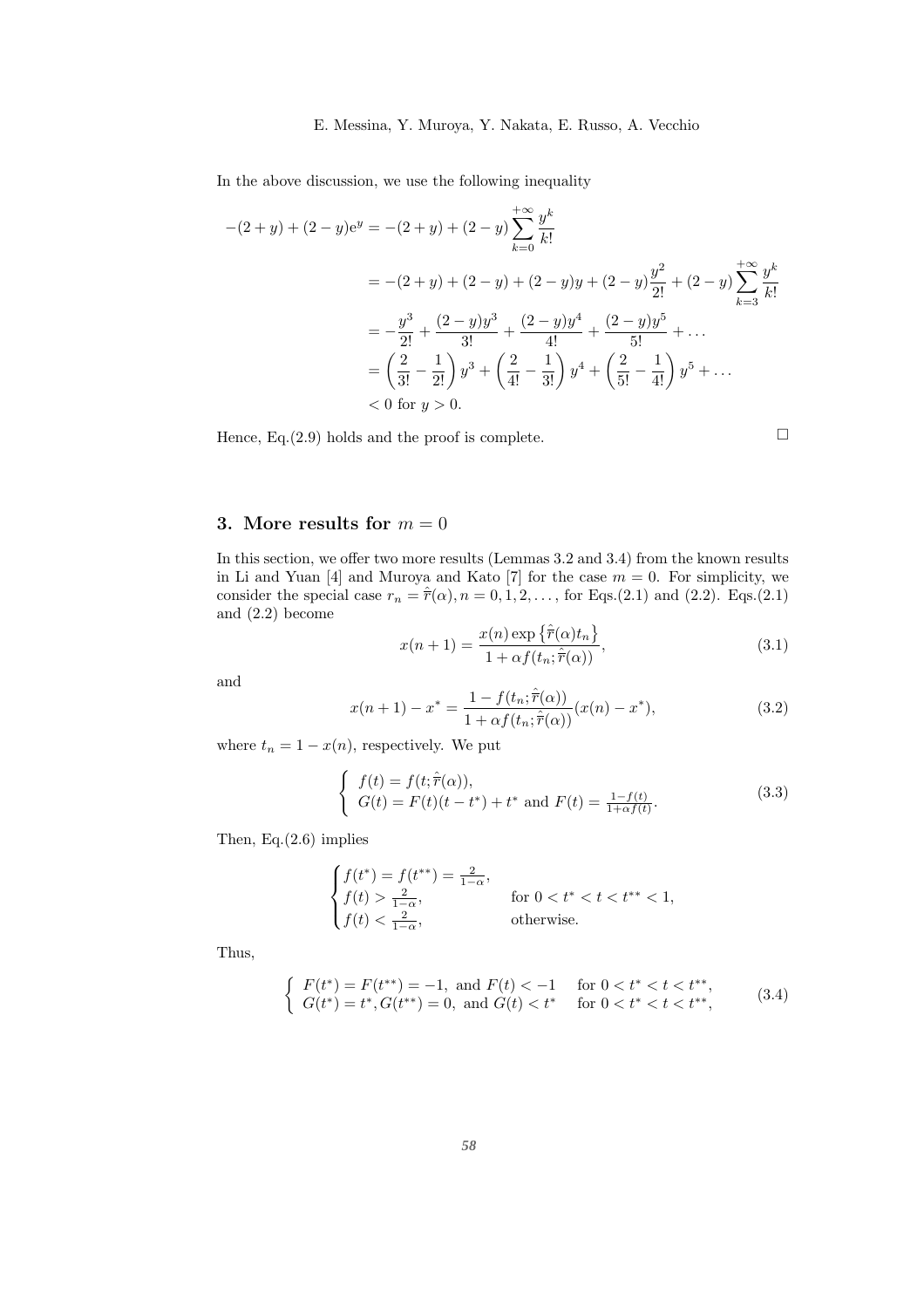and

$$
t^*=\frac{\alpha}{1+\alpha},
$$

is a unique solution of  $t = G(t)$  for  $t < 1$ . For the convenience of the reader, we draw the graphs of  $f(t; \hat{r}(\alpha))$  and  $F(t)$  for  $\alpha = 0, 0.2, 0.5$  and 0.8 in Section 5 (see Figures 5-12).

Now, for  $t_n = 1 - x(n) < 1$ , Eq.(3.2) is equivalent to

$$
t_{n+1} = G(t_n), n = 0, 1, 2, \dots
$$

By definitions, we have that  $t_n - t^* = -(x(n) - x^*)$  and

$$
\begin{cases}\n t_{n+1} - t^* = F(t_n)(t_n - t^*), \\
 t_{n+2} - t^* = F(t_{n+1})(t_{n+1} - t^*) = F(G(t_n))F(t_n)(t_n - t^*).\n\end{cases} \tag{3.5}
$$

Similar to Muroya and Kato  $[7, \text{ Lemmas } 2.5-2.10]$ , from Eq.(3.5), we obtain the following four lemmas.

**Lemma 3.1.** *(See [7, Lemmas 2.5]). a) Assume that for*  $t_n < 1$ *,* 

 $|F(t_n)| < 1$ , for  $t_n \neq t^*$ .

*Then,*

$$
|t_{n+1} - t^*| < |t_n - t^*|.
$$

*b)* Suppose that for  $t_n < 1$ ,

$$
|F(G(t_n))F(t_n)| < 1, \quad \text{for } t_n \neq t^*.
$$

*Then,*

$$
|t_{n+2} - t^*| < |t_n - t^*|.
$$

Note that

$$
f(t) > f(t^*) = \frac{2}{1 - \alpha}, \quad \text{for} \ \ 0 < t^* < t < t^{**} < 1.
$$

By Lemma 2.2, Eq.(2.6) and Lemma 2.3, there exists a unique  $\bar{t}_1 = \bar{t}_1(\hat{r}(\alpha))$  such that

$$
f'(\overline{t}_1) = 0, \quad \text{for} \ \ 0 < t^* < \overline{t}_1 < t^{**} < 1.
$$

Moreover, by Lemma 2.2, we can improve the result of Muroya and Kato [7, Lemma 2.10] as follows.

**Lemma 3.2.** *For*  $0 < \alpha < 1$ *, there exist two constants*  $c_1$  *and*  $c_2$  *such that* 

$$
c_1 < t^* < t^{**} < c_2 < 1,
$$
\n
$$
(3.6)
$$

*and*

$$
\begin{cases}\nG'(t) < 0, \quad \text{for } c_1 < t < c_2, \\
\text{in particular, } G'(t) < -1, \quad \text{for } t^* < t \leq \overline{t}_1.\n\end{cases}\n\tag{3.7}
$$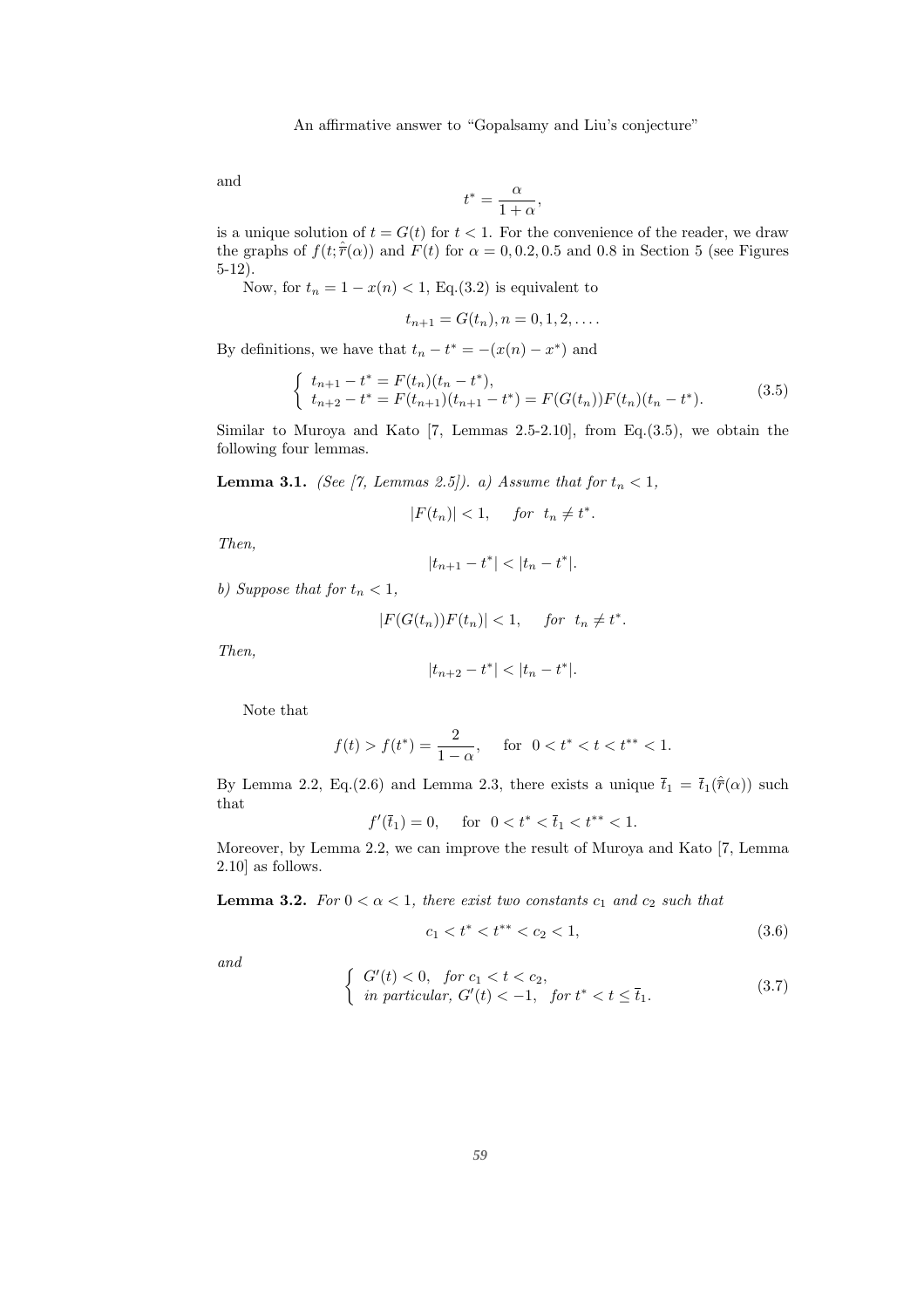*Proof.* By Eq.(2.6) in Lemma 2.2, we have  $f'(\bar{t}_1) = 0$ . Moreover, we see that  $f''(t) < rf'(t) \leq 0$  for any  $\bar{t}_1 \leq t \leq t^{**}$  by Eq.(2.9) in Lemma 2.3. By Eq.(2.6), we easily get

$$
f(t) \ge f(t^{**}),
$$
 and  $0 \ge f'(t) \ge f'(t^{**}),$  for  $\bar{t}_1 \le t \le t^{**}.$ 

Therefore, by Eq.(3.3) and (3.4), for  $0 < \alpha < 1$  and  $\bar{t}_1 \le t \le t^{**}$ , it holds that

$$
\begin{cases} 0 \le F'(t) = -\frac{(1+\alpha)f'(t)}{(1+\alpha f(t))^2} \le -\frac{(1+\alpha)f'(t^{**})}{(1+\alpha f(t^{**}))^2} = F'(t^{**}) = -\frac{(1-\alpha)^2}{1+\alpha}f'(t^{**}),\\ \text{and } F(t) \le F(t^{**}) = -1. \end{cases}
$$

On the other hand, it holds that  $f'(t) \geq 0$  for  $t^* < t \leq \overline{t}_1$ , and hence,

$$
F'(t) = -\frac{(1+\alpha)f'(t)}{(1+\alpha f(t))^2} \le 0,
$$

and

$$
F(t) < F(t^*) = F(t^{**}) = -1.
$$

Therefore, by Eqs. $(3.3)$  and  $(2.7)$ , we have that

$$
G'(t) = F'(t)(t - t^*) + F(t)
$$
  
\n
$$
\leq F'(t^{**})(t^{**} - t^*) + F(t^{**})
$$
  
\n
$$
= G'(t^{**})
$$
  
\n
$$
= \alpha \left(\frac{1 - \alpha}{1 + \alpha}\right)^2 (-f'(t^{**})) - 1
$$
  
\n
$$
= -\frac{(1 - \alpha)(1 + \alpha)}{2\alpha} \ln \frac{1 + \alpha}{1 - \alpha} < 0 \quad \text{for } t^* < t \leq t^{**},
$$

and in particular,

$$
G'(t) \le F'(t)(t - t^*) + F(t) < -1 \quad \text{for} \ \ t^* < t \le \bar{t}_1.
$$

Moreover, by  $G'(1) > 0, G'(t^*) = -1$  and  $G''(t^{**}) < 0$  and the above discussion, we can see that there exist two constants  $c_1$  and  $c_2$  such that (3.6) and (3.7) hold.  $\Box$ 

Moreover, we have the following result (see Li and Yuan [4] and Muroya and Kato [7]).

**Lemma 3.3.** *For*  $0 < \alpha < 1$ *, it holds that* 

$$
F(G(t))F(t) < 1, \quad \text{for } t^* < t \le t^{**}.
$$

By Lemmas 3.2, 3.3 and the continuity of the function  $F(G(t))F(t)$ , we have the following lemma which will be used to prove Theorem 1.1.

**Lemma 3.4.** *For*  $0 < \alpha < 1$ *, it holds that there exist two constants*  $c_1$  *and*  $c_2$  *such that (3.6) and (3.7) hold and*

$$
F(G(t))F(t) < 1, \quad \text{for} \quad c_1 < t < c_2. \tag{3.8}
$$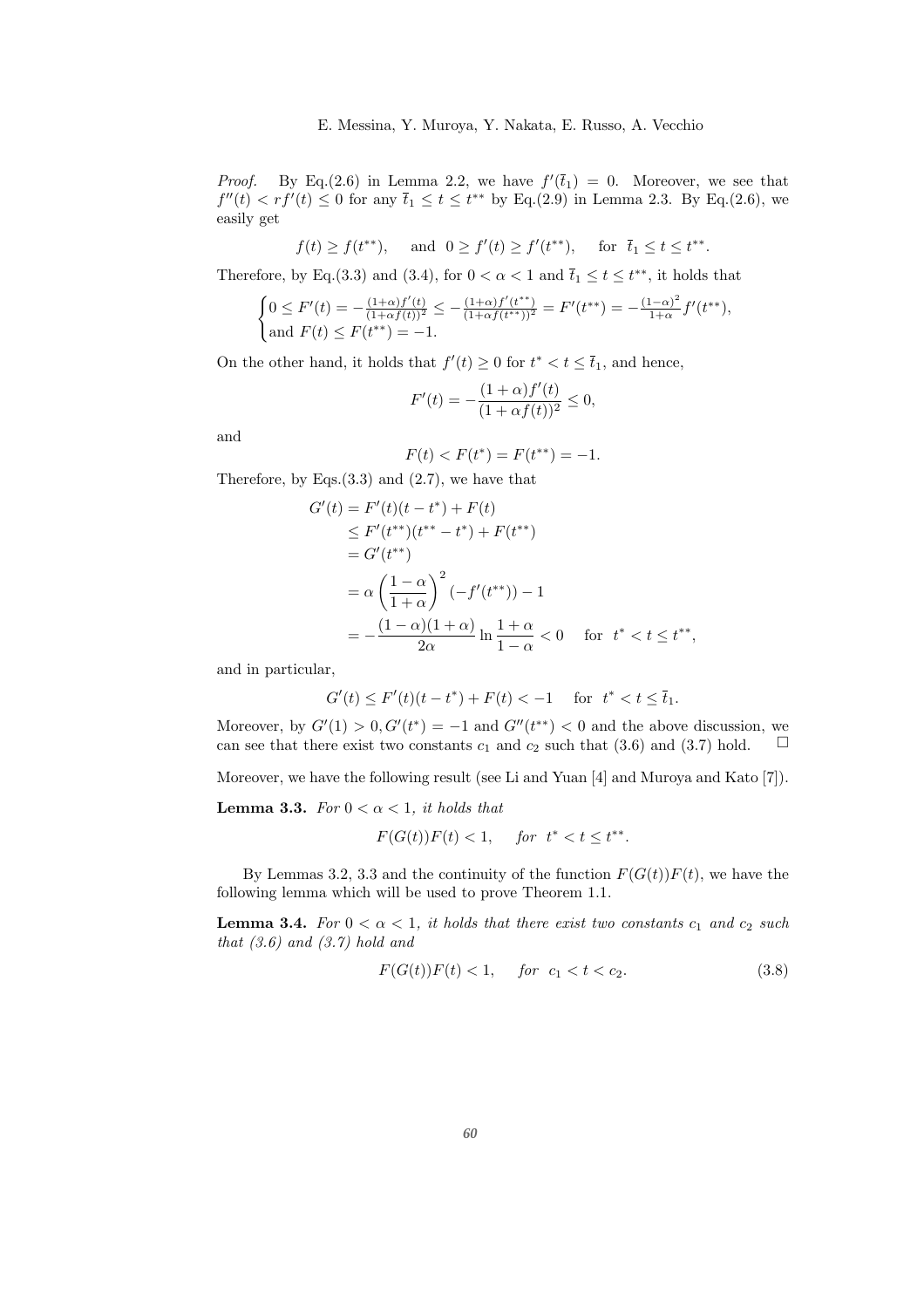# 4. Proofs of Theorems 1.1 and 1.2

Now, consider the sequence  $\{x(n)\}_{n=0}^{\infty}$  of Eq.(2.5) for  $r = r_n = \hat{r}(\alpha)$ ,  $n = 0, 1, 2, \ldots$ . Put  $\bar{t}_n = 1 - x(n)$ ,  $n = 0, 1, 2, \dots$  and

$$
\begin{cases} q(s_0, s_1; r) = \frac{1 - a_0 (1 - s_0) \tilde{f}(a_0 s_0 + (1 - a_0) s_1; r)}{1 + \alpha (1 - s_0) \tilde{f}(a_0 s_0 + (1 - a_0) s_1; r)}, \\ \tilde{q}(s_0, s_1; r) = \frac{(1 - a_0) (1 - s_0) \tilde{f}(a_0 s_0 + (1 - a_0) s_1; r)}{1 + \alpha (1 - s_0) \tilde{f}(a_0 s_0 + (1 - a_0) s_1; r)}.\end{cases}
$$

Hereafter, we restrict our attention to the case  $m \geq 1$  and  $\sum_{i=1}^{m} a_i > 0$ , because the case  $m = 0$  (and  $\sum_{i=1}^{m} a_i = 0$ ) is already known by [4, 7]. Then, by Eq.(2.5), the sequence  $\{\bar{t}_n\}_{n=0}^{\infty}$  satisfies the following equations:

$$
\begin{cases} \bar{t}_{n+1} - t^* = q(\bar{t}_n, \tilde{t}_n; r)(\bar{t}_n - t^*) - \tilde{q}(t_n, \tilde{t}_n; r)(\tilde{t}_n - t^*), \\ \tilde{t}_n \equiv (\sum_{i=1}^m a_i t_{n-i}) / (\sum_{i=1}^m a_i), \quad n = 0, 1, 2, \dots, \end{cases}
$$

where  $\sum_{i=1}^m a_i > 0$ . It follows that  $q(s_0, s_1; r) \in C^1(R^2)$  and  $\tilde{q}(s_0, s_1; r) \in C^1(R^2)$  for any  $(s_0, s_1) \in R^2$ . Put

$$
G_2(s_0, s_1; r) \equiv t^* + q(s_0, s_1; r)(s_0 - t^*) - \tilde{q}(s_0, s_1; r)(s_1 - t^*).
$$
 (4.1)

From Eq.(3.3), it holds that

$$
G(s_0) - t^* = F(s_0)(s_0 - t^*).
$$
\n(4.2)

Then, we have

$$
G_2(s_0, s_1; r) = G(s_0) + [(q(s_0, s_1; r) - \tilde{q}(s_0, s_1; r)) - F(s_0)](s_0 - t^*)
$$
  

$$
-\tilde{q}(s_0; s_1; r)(s_1 - s_0),
$$
 (4.3)

and

$$
(q(s_0, s_1; r) - \tilde{q}(s_0, s_1; r)) - F(s_0)
$$
  
= 
$$
-\frac{(1+\alpha)(1-s_0)(\tilde{f}(a_0s_0 + (1-a_0)s_1; r) - \tilde{f}(s_0; r))}{(1+\alpha(1-s_0)\tilde{f}(a_0s_0 + (1-a_0)s_1; r))(1+\alpha(1-s_0)\tilde{f}(s_0; r))}
$$
  
- 
$$
(1-a_0)\frac{(1+\alpha)(1-s_0)}{(1+\alpha(1-s_0)\tilde{f}(s_0 + (1-a_0)(s_1-s_0); r))(1+\alpha(1-s_0)\tilde{f}(s_0; r))}
$$
  

$$
\times \frac{\tilde{f}(s_0 + (1-a_0)(s_1 - s_0); r) - \tilde{f}(s_0; r)}{1-a_0}.
$$

Therefore, we obtain that

$$
G_2(s_0, s_1; r) = G(s_0) + (1 - a_0)H(s_0, s_1; r),
$$
\n(4.4)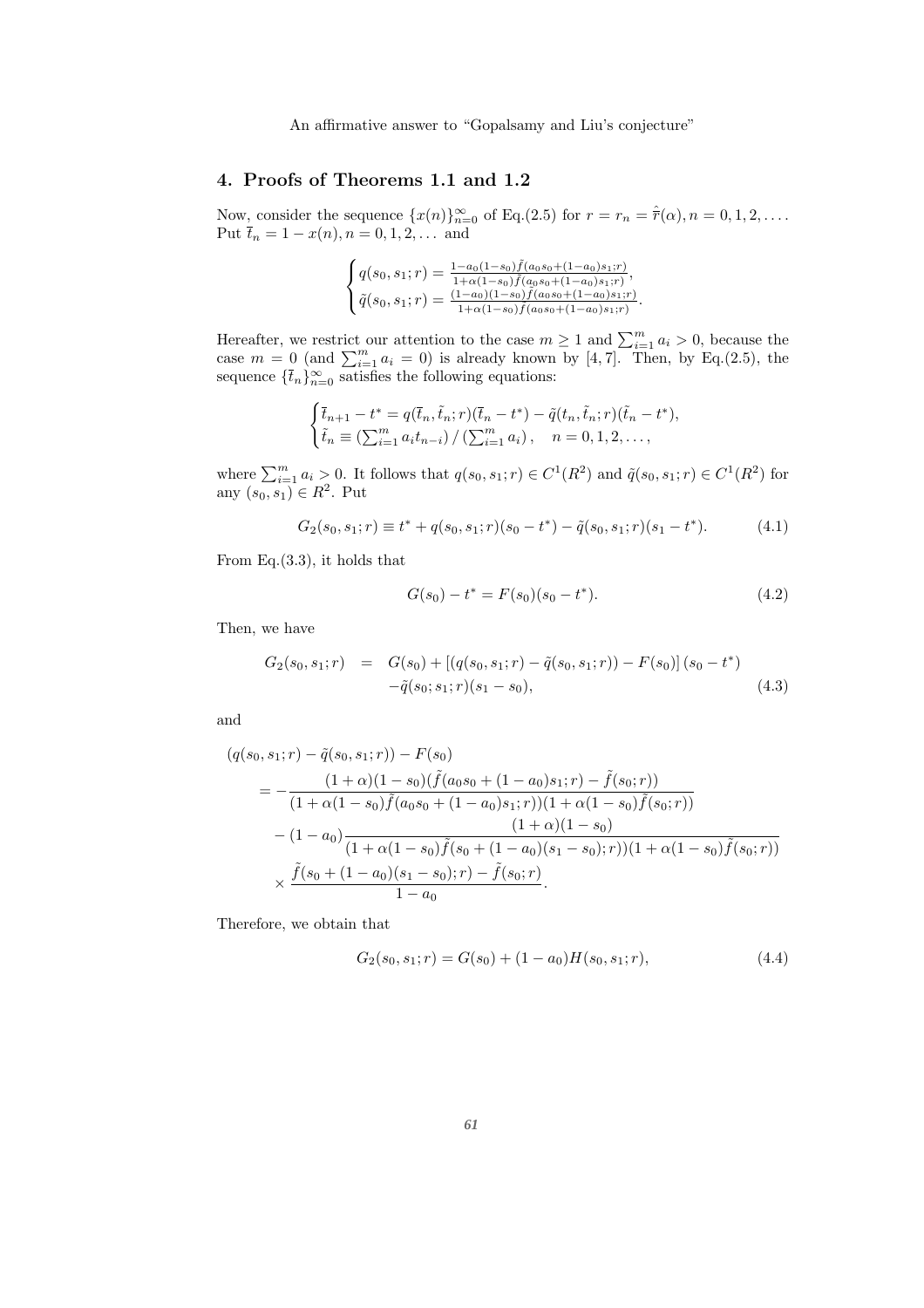#### 12 E. Messina, Y. Muroya, Y. Nakata, E. Russo, A. Vecchio

where

$$
H(s_0, s_1; r) = -\frac{1 - s_0}{1 + \alpha(1 - s_0)\tilde{f}(s_0 + (1 - a_0)(s_1 - s_0); r)} \times \left[ \frac{1 + \alpha}{1 + \alpha(1 - s_0)\tilde{f}(s_0; r)} \frac{\tilde{f}(s_0 + (1 - a_0)(s_1 - s_0); r) - \tilde{f}(s_0; r)}{1 - a_0} (s_0 - t^*) + \tilde{f}(a_0s_0 + (1 - a_0)s_1; r)(s_1 - s_0) \right],
$$

and there exists a constant  $\theta \in (0,1)$  such that

$$
\frac{\partial}{\partial s_0} \left[ \frac{\tilde{f}(s_0 + (1 - a_0)(s_1 - s_0); r) - \tilde{f}(s_0; r)}{1 - a_0} \right]
$$
\n
$$
= \frac{\tilde{f}'(s_0 + (1 - a_0)(s_1 - s_0); r) a_0 - \tilde{f}'(s_0; r)}{1 - a_0}
$$
\n
$$
= \tilde{f}''(s_0 + \theta(1 - a_0)(s_1 - s_0); r)(s_1 - s_0) - \tilde{f}'(s_0 + (1 - a_0)(s_1 - s_0); r),
$$

from which we see that  $\frac{\partial}{\partial s_0}H(s_0, s_1; r)$  is bounded for a bounded domain  $(s_0, s_1) \in$  $D \subset R^2$ . Let define  $\epsilon_1(a_0; s_0, s_1, r)$ , by

$$
F(G(s_0) + (1 - a_0)H(s_0, s_1; r)) = F(G(s_0)) + \epsilon_1(a_0; s_0, s_1, r).
$$

Then, for fixed constants  $s_0, s_1 < 1$  and  $r > 0$ ,

$$
\epsilon_1(a_0; s_0, s_1, r) \to 0, \text{ as } 1 - a_0 \to +0,
$$
\n(4.5)

and for a fixed constant  $s_2 < 1$ ,

$$
G_2(G_2(s_0, s_1; r), s_2; r) - t^*
$$
  
=  $F(G_2(s_0, s_1; r))(G_2(s_0, s_1; r) - t^*) + (1 - a_0)H(G_2(s_0, s_1; r), s_2; r)$   
=  $(F(G(s_0)) + \epsilon_1(a_0; s_0, s_1, r))(F(s_0)(s_0 - t^*) + (1 - a_0)H(s_0, s_1; r))$   
+  $(1 - a_0)H(G_2(s_0, s_1; r), s_2; r)$   
=  $F(G(s_0))F(s_0)(s_0 - t^*) + \epsilon_2(a_0; s_0, s_1, s_2, r),$ 

where

$$
\epsilon_2(a_0; s_0, s_1, s_2, r) = F(G(s_0))(1 - a_0)H(s_0, s_1; r)
$$
  
+ 
$$
\epsilon_1(a_0; s_0, s_1, r)(F(s_0)(s_0 - t^*) + (1 - a_0)H(s_0, s_1; r))
$$
  
+ 
$$
(1 - a_0)H(G_2(s_0, s_1; r), s_2; r)
$$
  

$$
\rightarrow 0, \text{ as } 1 - a_0 \rightarrow +0,
$$

that is,

$$
G_2(G_2(s_0, s_1; r), s_2; r) - t^* \to F(G(s_0))F(s_0)(s_0 - t^*) \text{ as } 1 - a_0 \to +0. \tag{4.6}
$$

As a result with Lemmas 3.2 and 3.4, if we chose a sufficiently small positive constant  $1 - a_0$ , then we can obtain the following important result in this paper.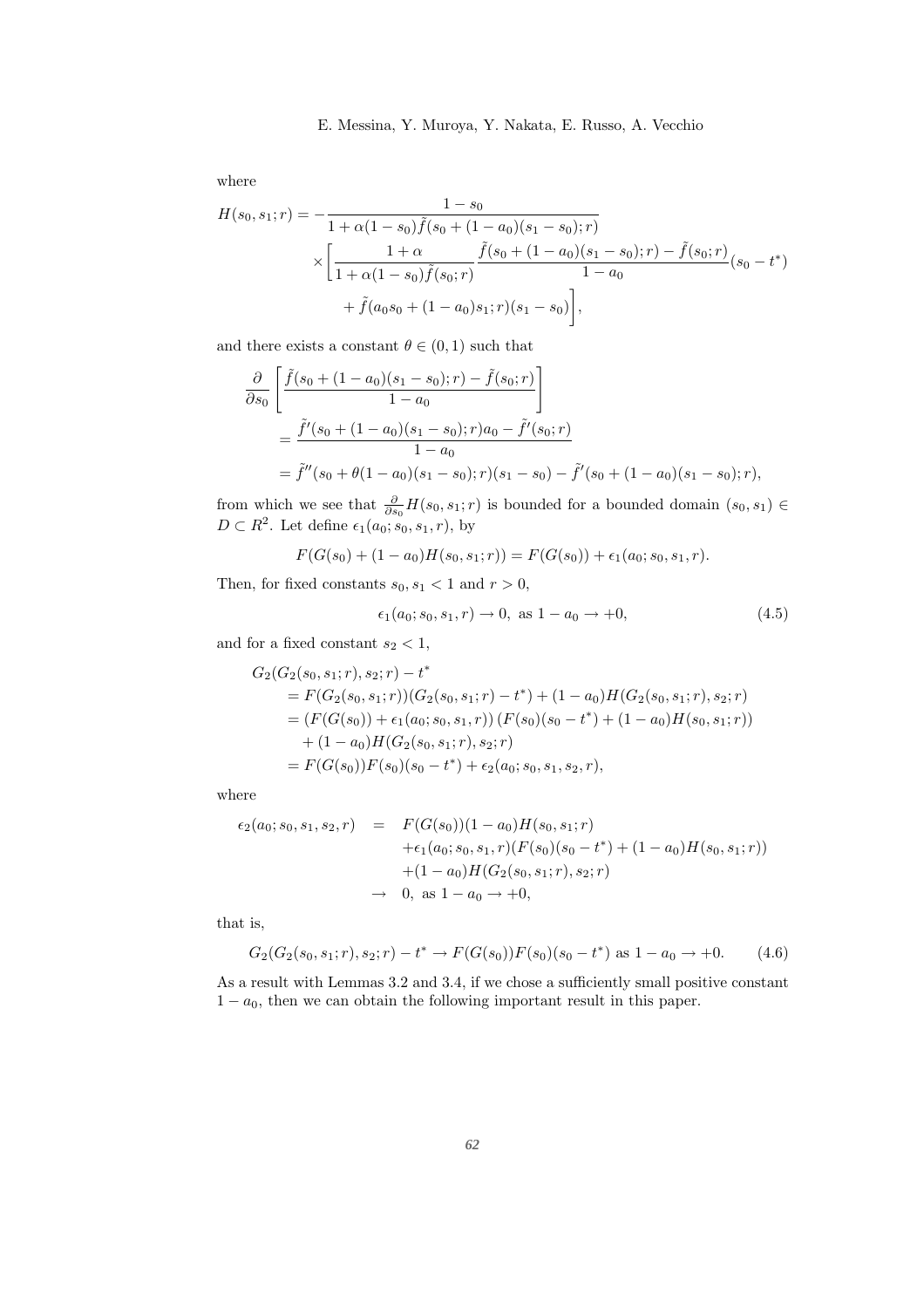**Lemma 4.1.** For  $0 < \alpha < 1$ ,  $r = \hat{r}(\alpha)$ , two constants  $c_1$  and  $c_2$  such that (3.7) *and (3.8) hold, there exists a constant*  $\frac{1}{\beta}(\alpha) > 0$  *such that for any*  $a_0$  *such that*  $1 - a_0 \leq \overline{\beta}(\alpha)$ *, and*  $s_1 \leq 1$ *,* 

$$
|G_2(s_0, s_1; r) - t^*| < |s_0 - t^*| \quad \text{for} \quad s_0 \le c_1 \quad \text{or} \quad s_0 \ge c_2,\tag{4.7}
$$

*and for a fixed constant*  $s_2 < 1$ ,

$$
\begin{cases} |G_2(G_2(s_0, s_1; r), s_2; r) - t^*| < |s_0 - t^*|, \\ \frac{\partial}{\partial s_0} G_2(s_0, s_1; r) = G'(s_0) + (1 - a_0) \frac{\partial}{\partial s_0} H(s_0, s_1; r) < 0, \end{cases} \quad \text{for } c_1 < s_0 < c_2. \tag{4.8}
$$

*Proof.* From (4.2) and (4.4), we have that

$$
G_2(s_0, s_1; r) - t^* = F(s_0)(s_0 - t^*) + (1 - a_0)H(s_0, s_1; r).
$$

We restrict  $\overline{\beta}(\alpha) > 0$  as small as possible. From the boundedness of  $H(s_0, s_1; r)$  for a bounded domain  $(s_0, s_1) \in D \subset \mathbb{R}^2$ , there exists  $\overline{H} < +\infty$  such that  $|H(s_0, s_1; r)| \leq$  $\overline{H}$ . Since it holds that  $|F(s_0)| < 1$  for  $s_0 \leq c_1 < t^*$  or  $s_0 \geq c_2 > t^{**}$  and  $|H(s_0, s_1; r)| \leq$  $\overline{H}$ , we obtain (4.7).

Moreover, by Lemma 3.4 and the continuity of  $F(G(s_0))F(s_0)$  on  $s_0$ , there exists  $\overline{k}$  such that  $F(G(s_0))F(s_0) \leq \overline{k} < 1$  for  $c_1 < s_0 < c_2$ . Hence, from (4.4) and (4.6), we obtain (4.8). Hence, the proof is complete.  $\Box$ 

Then, we can prove Theorems 1.1 and 1.2.

*Proof of Theorem 1.1.* By using the similar techniques in Li and Yuan [4] and Muroya and Kato [7] with Lemmas 3.4 and 4.1, we can prove Theorem 1.1.  $\Box$ 

*Proof of Theorem 1.2.* By using the similar techniques in Li, Muroya and Yuan [3], we can derive Theorem 1.2 from Theorem 1.1.

#### 5. Numerical simulations

In this section, we consider the following logistic equation with two-piecewise constant arguments

$$
\frac{dN(t)}{dt} = N(t)r(1 - aN(t) - b_0N(n) - b_1N(n-1)), \quad n \le t < n+1, \quad n = 0, 1, 2, \dots
$$
\n(5.1)

(5.1) has the positive equilibrium  $N^* = 1/(a + b_0 + b_1)$  and  $\alpha = a/(b_0 + b_1)$ .

By Theorem 1.1, there exists a constant  $0 < \overline{\beta}(\alpha) < 1$  such that for any  $\frac{b_1}{b_0+b_1} \le$  $\overline{\beta}(\alpha)$ , the positive equilibrium  $N^*$  of (5.1) is globally asymptotically stable, if  $r \leq \hat{r}(\alpha)$ . For the special case  $\alpha = 0$ , Uesugi et al, [11] determine  $\overline{\beta}(0) = e/(e+2)$ . However, how to determine  $\overline{\beta}(\alpha)$  for each  $\alpha > 0$  is still remained as an open problem.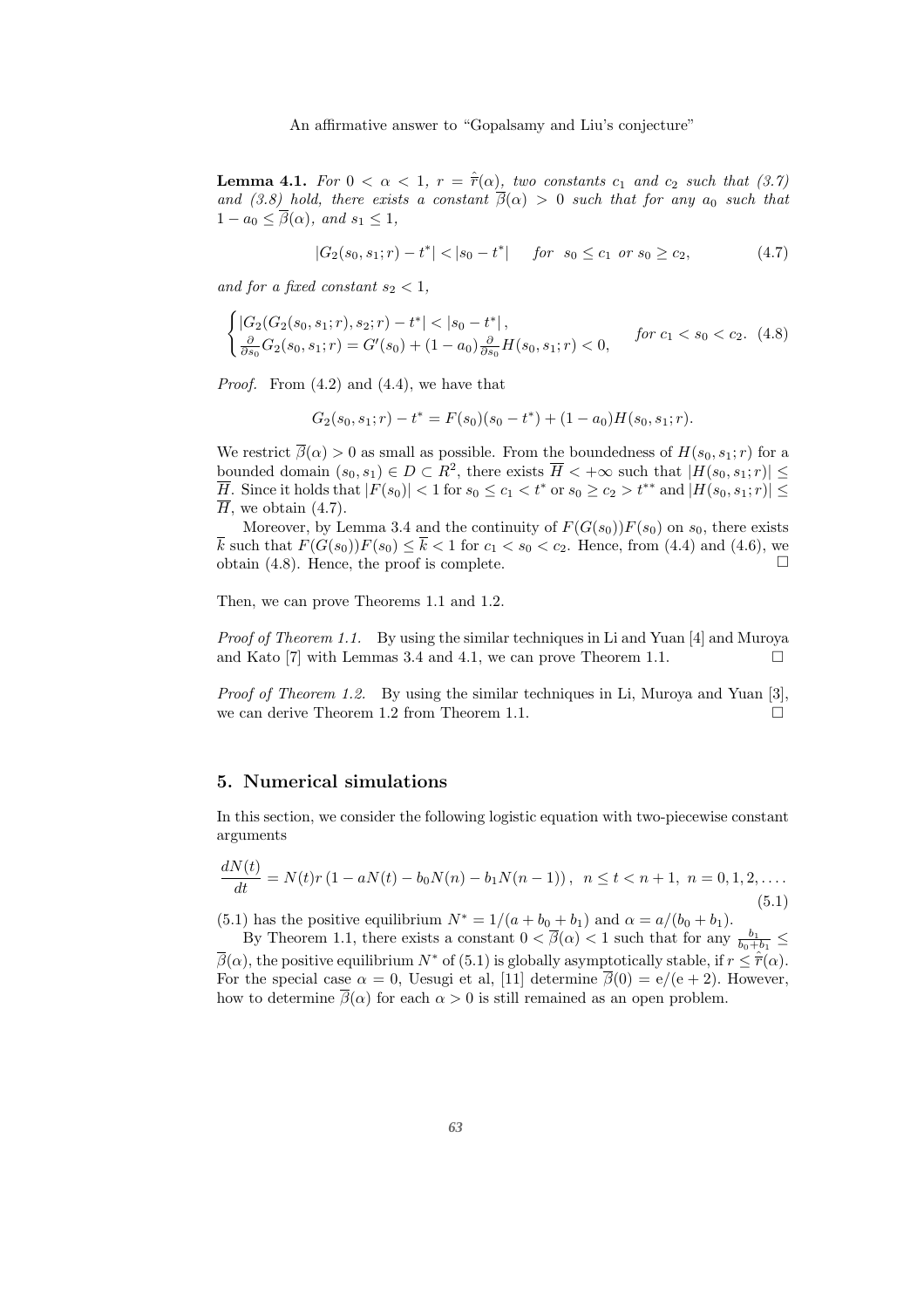



Figure 2: (5.1) with  $a = 0.2, b_0 = 0.9, b_1 = 0.1$  and  $r = \hat{r}(\alpha), \alpha = 0.2$ 



Figure 3: (5.1) with  $a = 0.5, b_0 = 0.9, b_1 = 0.1$  and  $r = \hat{r}(\alpha), \alpha = 0.5$ 



Figure 4: (5.1) with  $a = 0.8, b_0 = 0.9, b_1 = 0.1$  and  $r = \hat{r}(\alpha), \alpha = 0.8$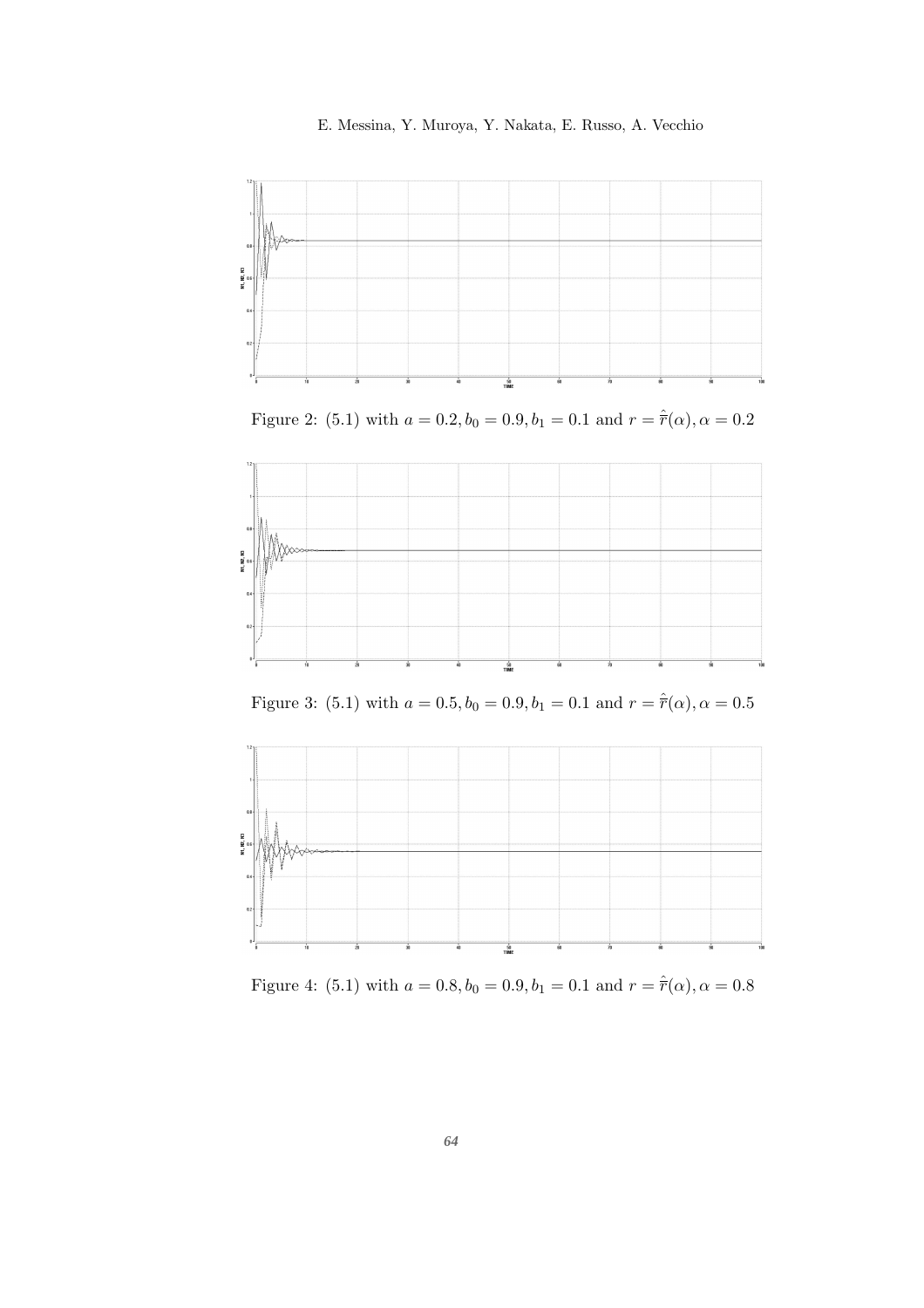For  $a = 0.2, b_0 = 0.9, b_1 = 0.1$  and  $r = \hat{r}(\alpha), \alpha = 0.2$ , we investigate for initial conditions  $(N_0, N_{-1}) = (0.1m, 0.1n)$  for all  $m = 1, 2, 3, \ldots, 30$  and  $n = 0, 1, 2, \ldots, 30$ , that each solutions converges to the positive equilibrium. From these numerical simulations, we may guess that every solution converges to the positive equilibrium  $N^* = \frac{1}{1.2} \approx 0.833333\ldots$ , Thus, we conjecture that  $\overline{\beta}(0.2) \geq 0.1$ .

For the case  $a = 0.5, b_0 = 0.9, b_1 = 0.1$  and  $r = \hat{r}(\alpha), \alpha = 0.5$ , we also investigate each solutions for same initial conditions. From the observation of the computation, every solution converges to the positive equilibrium  $N^* = \frac{1}{1.5} \approx 0.666667...$ ,. Hence, we also conjecture that  $\overline{\beta}(0.5) \geq 0.1$ .

Moreover, for  $a = 0.8, b_0 = 0.9, b_1 = 0.1$ , and  $r = \hat{r}(\alpha), \alpha = 0.8$ , we also investigate each solutions for the same initial conditions. We see that every solution converges to the positive equilibrium  $N^* = \frac{1}{1.8} \approx 0.555556...$ , Hence, we conjecture that  $\beta(0.8) \geq 0.1$ . Figures 2-4 illustrate the orbit of the solutions with three initial conditions  $(N_0, N_{-1}) = (0.1, 0.3), (0.5, 0.3)$  and  $(1.2, 0.3)$  for each cases  $\alpha = 0.2, 0.5$ and 0.8, respectively. These numerical simulations support the existence of  $\overline{\beta}(\alpha) > 0$ in Theorem 1.1.

Finally, for the convenience of the reader, we draw the graphs of the function  $f(t; \hat{r}(\alpha))$  and  $F(t)$  for  $\alpha = 0, 0.2, 0.5$ , and 0.8, in Figures 5-12, respectively.

### Acknowledgement

This work was partially done by the second author during his stay at University of Naples on March, 2007 and 2008. The second author wishes to express his gratitude to the Department of pure and applicable Mathematics, University of Naples for the hospitality during his visit. The second author was supported by Scientific Research (c), No.21540230 of Japan Society for the Promotion of Science.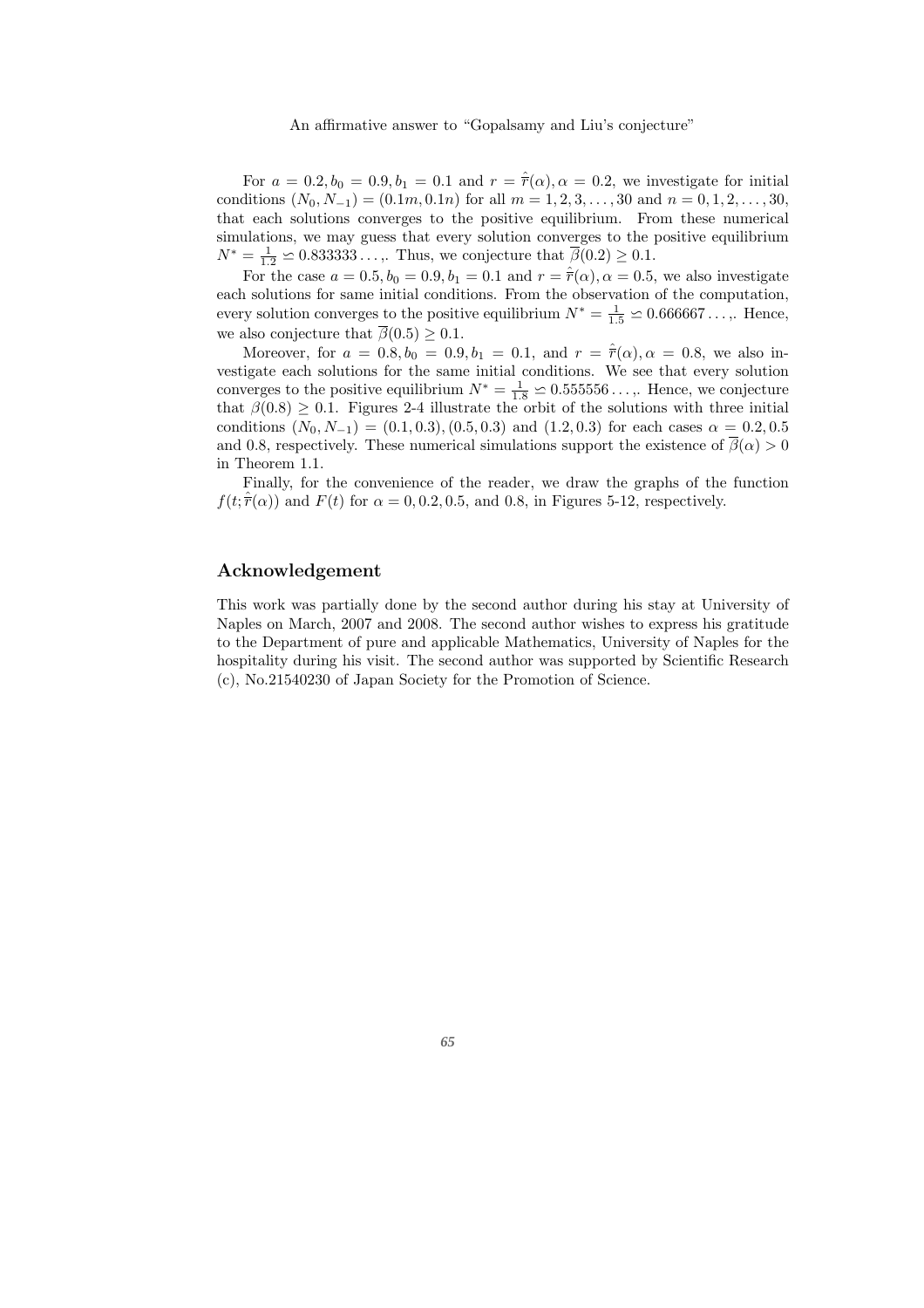16 E. Messina, Y. Muroya, Y. Nakata, E. Russo, A. Vecchio



Figure 5:  $f(t; \hat{r}(\alpha))$ ,  $\alpha = 0$ 



Figure 6:  $F(t)$ ,  $\alpha = 0$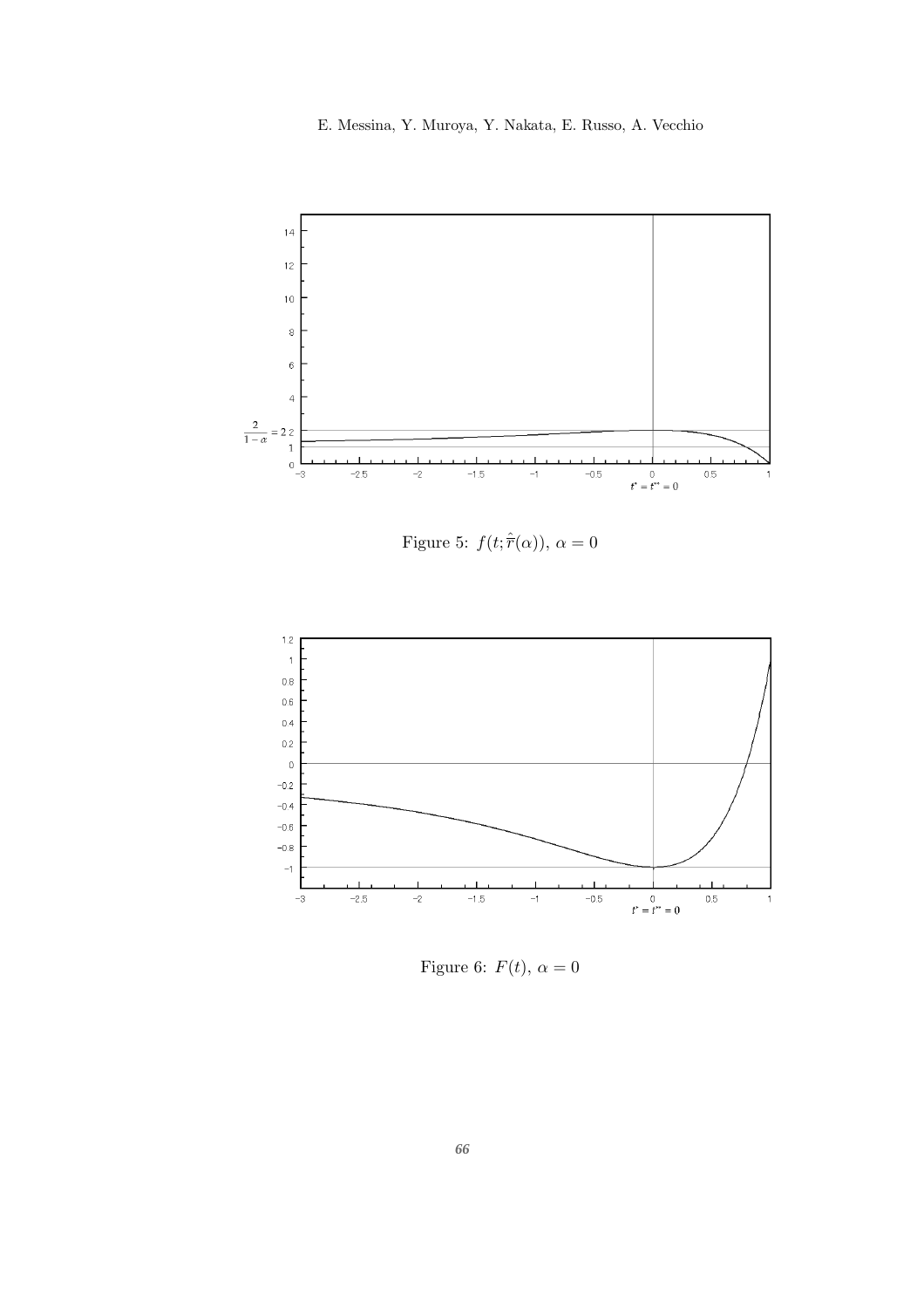

Figure 7:  $f(t; \hat{r}(\alpha))$ ,  $\alpha = 0.2$ 



Figure 8:  $F(t)$ ,  $\alpha = 0.2$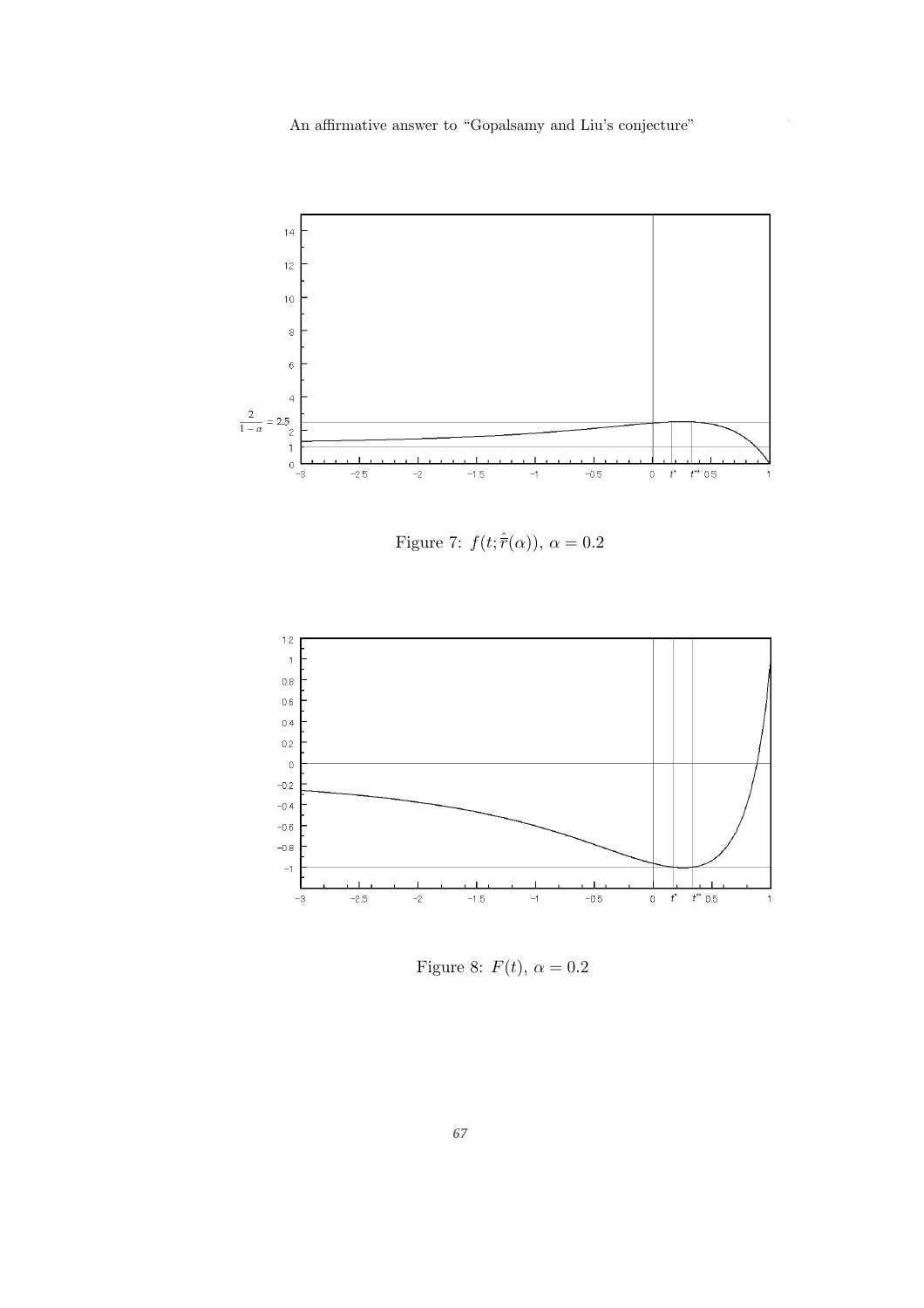18 E. Messina, Y. Muroya, Y. Nakata, E. Russo, A. Vecchio



Figure 9:  $f(t; \hat{r}(\alpha))$ ,  $\alpha = 0.5$ 



Figure 10:  $F(t)$ ,  $\alpha = 0.5$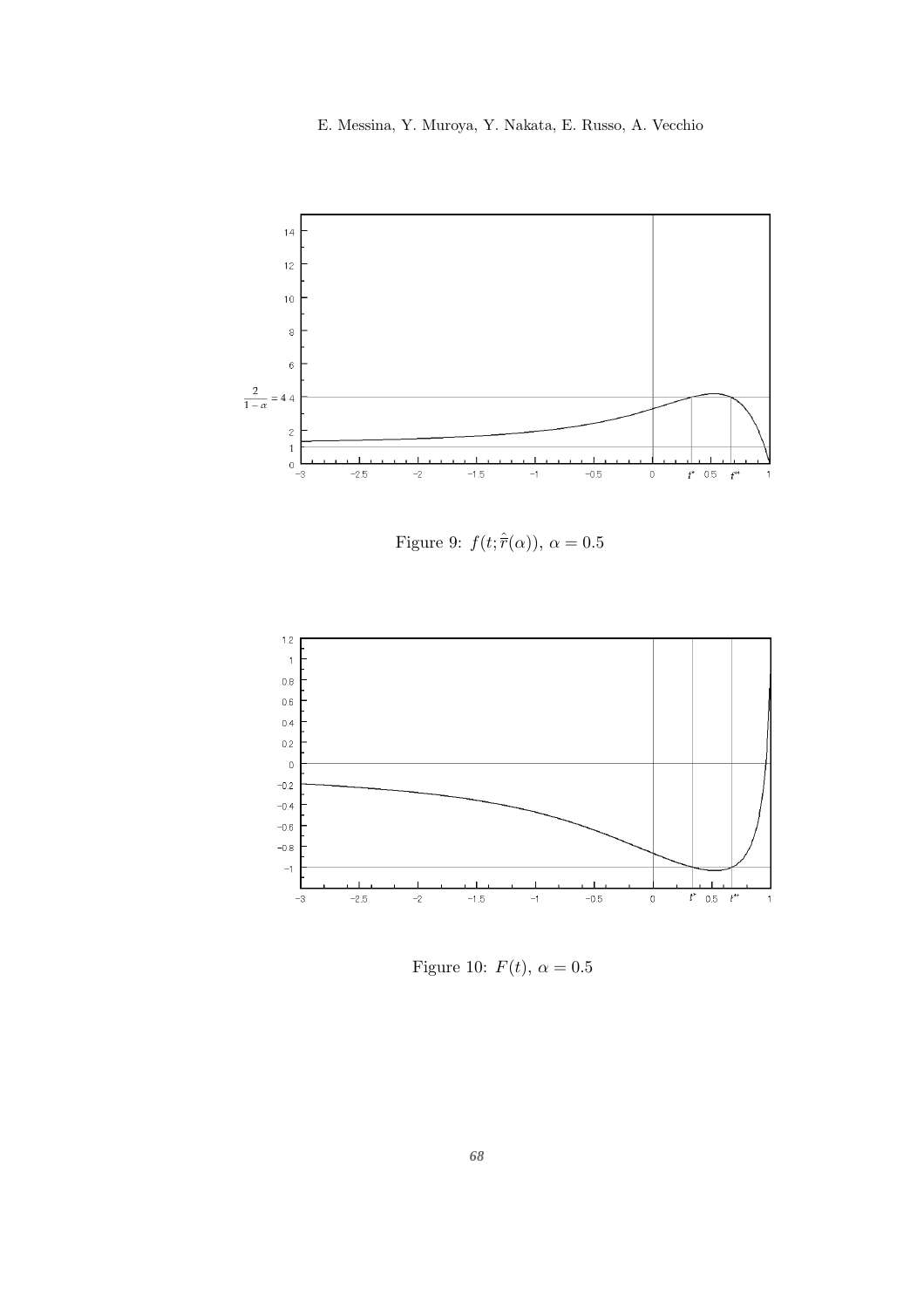An affirmative answer to "Gopalsamy and Liu's conjecture"



Figure 11:  $f(t; \hat{r}(\alpha))$ ,  $\alpha = 0.8$ 



Figure 12:  $F(t)$ ,  $\alpha = 0.8$